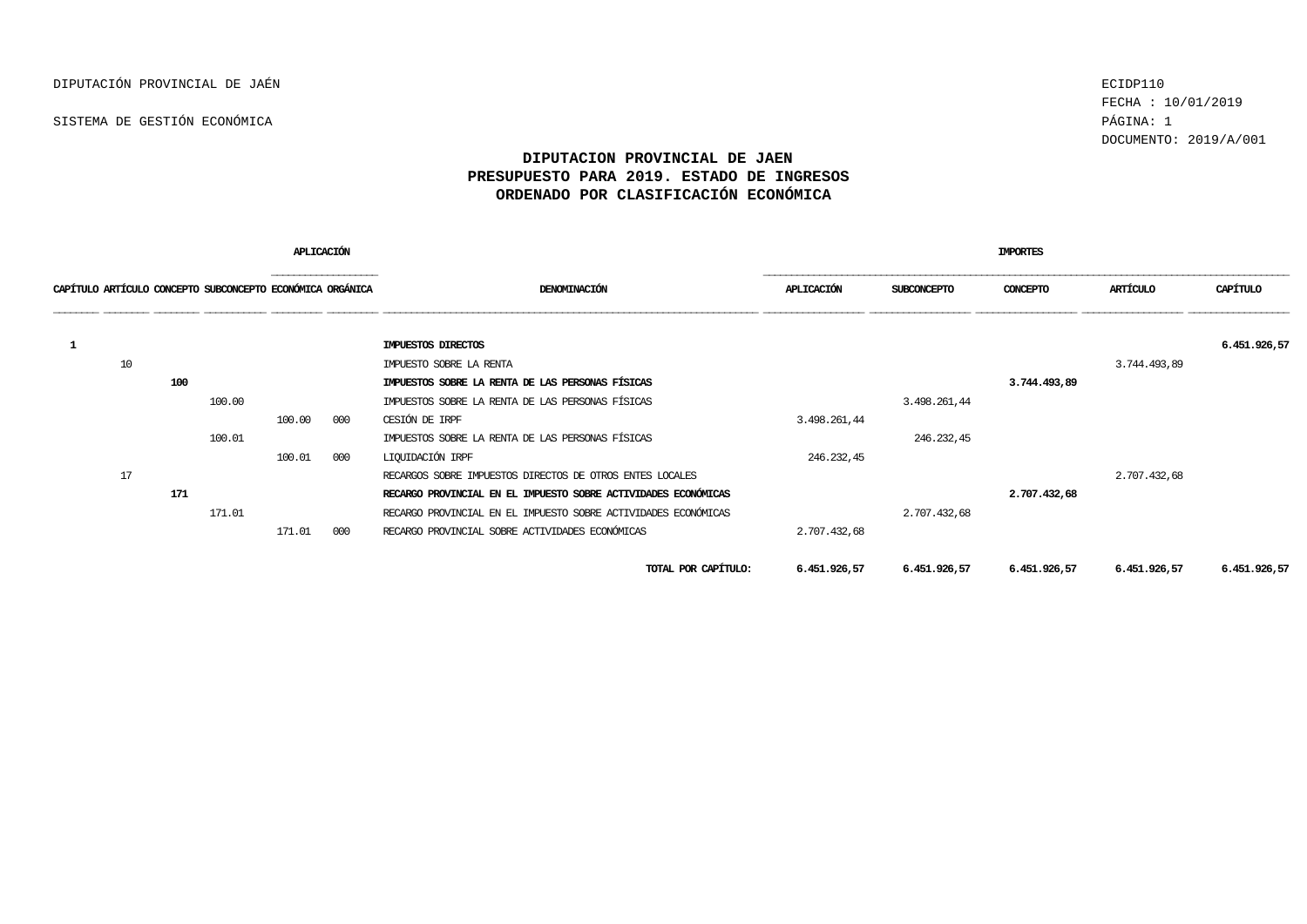FECHA : 10/01/2019 DOCUMENTO: 2019/A/001

|    |     |        |        |     |                                                                         |              |              | <b>IMPORTES</b> |              |              |
|----|-----|--------|--------|-----|-------------------------------------------------------------------------|--------------|--------------|-----------------|--------------|--------------|
|    |     |        |        |     | DENOMINACIÓN                                                            | APLICACIÓN   | SUBCONCEPTO  | CONCEPTO        | ARTÍCULO     | CAPÍTULO     |
|    |     |        |        |     | IMPUESTOS INDIRECTOS                                                    |              |              |                 |              | 8.013.009,07 |
| 21 |     |        |        |     | IMPUESTOS SOBRE EL VALOR AÑADIDO                                        |              |              |                 |              |              |
|    | 210 |        |        |     | IMPUESTO SOBRE EL VALOR AÑADIDO                                         |              |              | 6.012.894,10    |              |              |
|    |     | 210.00 |        |     | IMPUESTO SOBRE EL VALOR AÑADIDO                                         |              | 6.012.893,10 |                 |              |              |
|    |     |        | 210.00 | 000 | CESIÓN SOBRE EL VALOR AÑADIDO                                           | 6.012.893,10 |              |                 |              |              |
|    |     | 210.01 |        |     | IMPUESTO SOBRE EL VALOR AÑADIDO                                         |              | 1,00         |                 |              |              |
|    |     |        | 210.01 | 000 | LIQUIDACIÓN CESIÓN IVA                                                  | 1,00         |              |                 |              |              |
| 22 |     |        |        |     | SOBRE CONSUMOS ESPECÍFICOS                                              |              |              |                 | 2.000.114,97 |              |
|    | 220 |        |        |     | IMPUESTOS ESPECIALES                                                    |              |              | 2,000,114,97    |              |              |
|    |     | 220.00 |        |     | IMPUESTO SOBRE EL ALCOHOL Y BEBIDAS DERIVADAS                           |              | 90.696,72    |                 |              |              |
|    |     |        | 220.00 | 000 | IMPUESTO SOBRE EL ALCOHOL Y BEBIDAS DERIVADAS                           | 90.696,72    |              |                 |              |              |
|    |     | 220.01 |        |     | IMPUESTO SOBRE LA CERVEZA                                               |              | 35.415,66    |                 |              |              |
|    |     |        | 220.01 | 000 | IMPUESTO SOBRE LA CERVEZA                                               | 35.415,66    |              |                 |              |              |
|    |     | 220.03 |        |     | IMPUESTO SOBRE LAS LABORES DEL TABACO                                   |              | 747.895,68   |                 |              |              |
|    |     |        | 220.03 | 000 | IMPUESTO SOBRE LAS LABORES DEL TABACO                                   | 747.895,68   |              |                 |              |              |
|    |     | 220.04 |        |     | IMPUESTO SOBRE HIDROCARBUROS                                            |              | 1.111.538,66 |                 |              |              |
|    |     |        | 220.04 | 000 | IMPUESTO SOBRE HIDROCARBUROS                                            | 1.111.538,66 |              |                 |              |              |
|    |     | 220.06 |        |     | IMPUESTO SOBRE PRODUCTOS INTERMEDIOS                                    |              | 1.988,22     |                 |              |              |
|    |     |        | 220.06 | 000 | IMPUESTO SOBRE PRODUCTOS INTERMEDIOS                                    | 1.988,22     |              |                 |              |              |
|    |     | 220.10 |        |     | IMPUESTO SBORE EL ALCOHOL Y BEBIDAS DERIVADAS                           |              | 2.352,37     |                 |              |              |
|    |     |        | 220.10 | 000 | LIQUIDACIÓN IMPUESTO SOBRE EL ALCOHOL Y BEBIDAS DERIVADAS               | 2.352,37     |              |                 |              |              |
|    |     | 220.11 |        |     | IMPUESTO SOBRE PRODUCTOS INTERMEDIOS                                    |              | 502,62       |                 |              |              |
|    |     |        | 220.11 | 000 | LIQUIDACIÓN IMPUESTO SOBRE PRODUCTOS INTERMEDIOS                        | 502,62       |              |                 |              |              |
|    |     |        |        |     | APLICACIÓN<br>CAPÍTULO ARTÍCULO CONCEPTO SUBCONCEPTO ECONÓMICA ORGÁNICA |              |              |                 |              | 6.012.894,10 |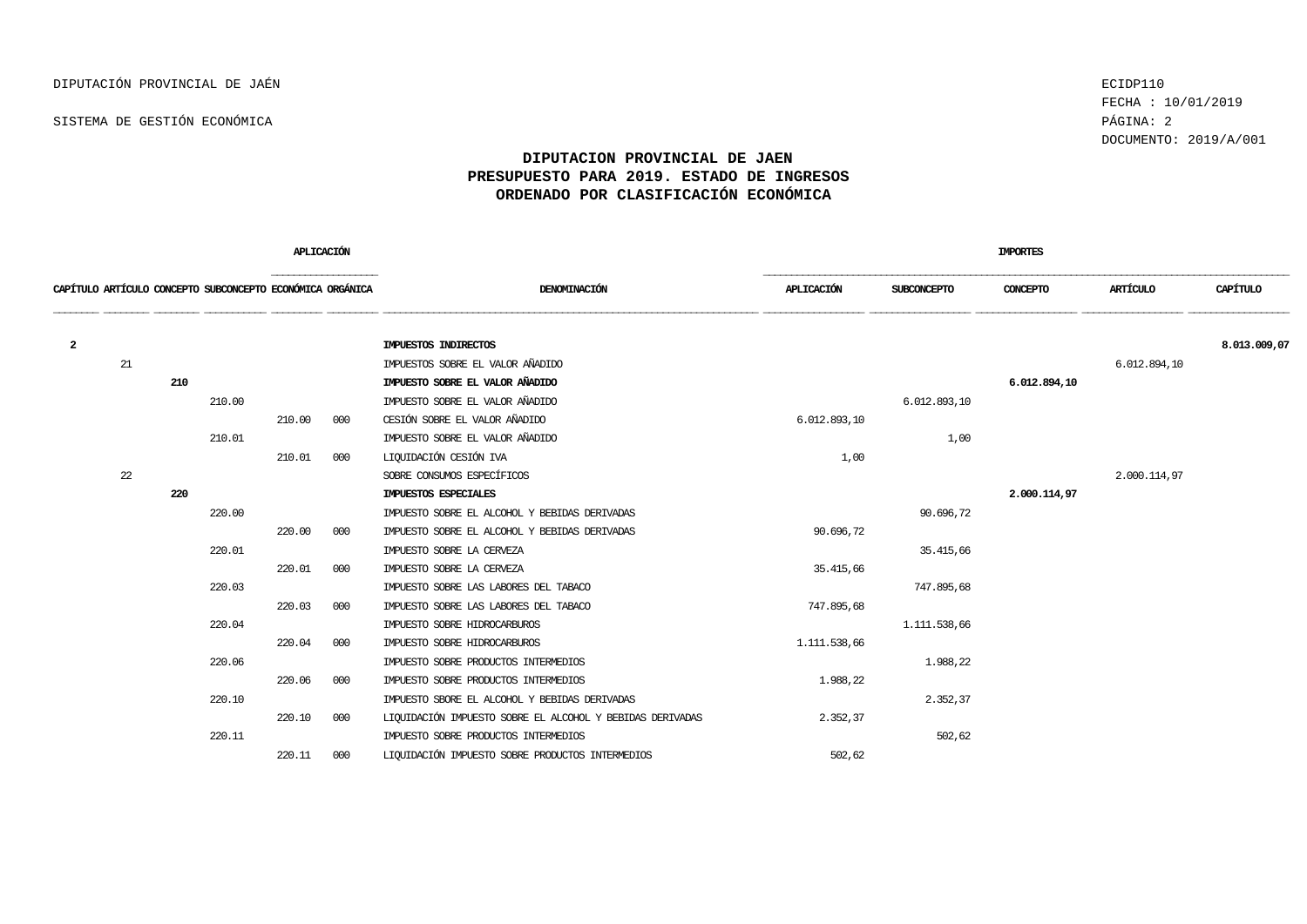FECHA : 10/01/2019 DOCUMENTO: 2019/A/001

|                                                           | APLICACIÓ |                    |                                                   | <b>IMPORTES</b>     |              |                    |              |              |              |  |
|-----------------------------------------------------------|-----------|--------------------|---------------------------------------------------|---------------------|--------------|--------------------|--------------|--------------|--------------|--|
| CAPÍTULO ARTÍCULO CONCEPTO SUBCONCEPTO ECONÓMICA ORGÁNICA |           | __________________ | DENOMINACIÓN                                      |                     | APLICACIÓN   | <b>SUBCONCEPTO</b> | CONCEPTO     | ARTÍCULO     | CAPÍTULO     |  |
| 220.12                                                    |           |                    | IMPUESTO SOBRE LA CERVEZA                         |                     |              | 462,55             |              |              |              |  |
|                                                           | 220.12    | 000                | LIQUIDACIÓN IMPUESTO SOBRE LA CERVEZA             |                     | 462,55       |                    |              |              |              |  |
| 220.13                                                    |           |                    | IMPUESTO SOBRE HIDROCARBUROS                      |                     |              | 1,00               |              |              |              |  |
|                                                           | 220.13    | 000                | LIQUIDACIÓN IMPUESTO SOBRE LAS LABORES DEL TABACO |                     | 1,00         |                    |              |              |              |  |
| 220.14                                                    |           |                    | IMPUESTOS ESPECIALES                              |                     |              | 9.261,49           |              |              |              |  |
|                                                           | 220.14    | 000                | LIQUIDACIÓN IMPUESTO ESPECIAL HIDROCARBUROS       |                     | 9.261,49     |                    |              |              |              |  |
|                                                           |           |                    |                                                   | TOTAL POR CAPÍTULO: | 8.013.009,07 | 8.013.009,07       | 8.013.009,07 | 8.013.009,07 | 8.013.009,07 |  |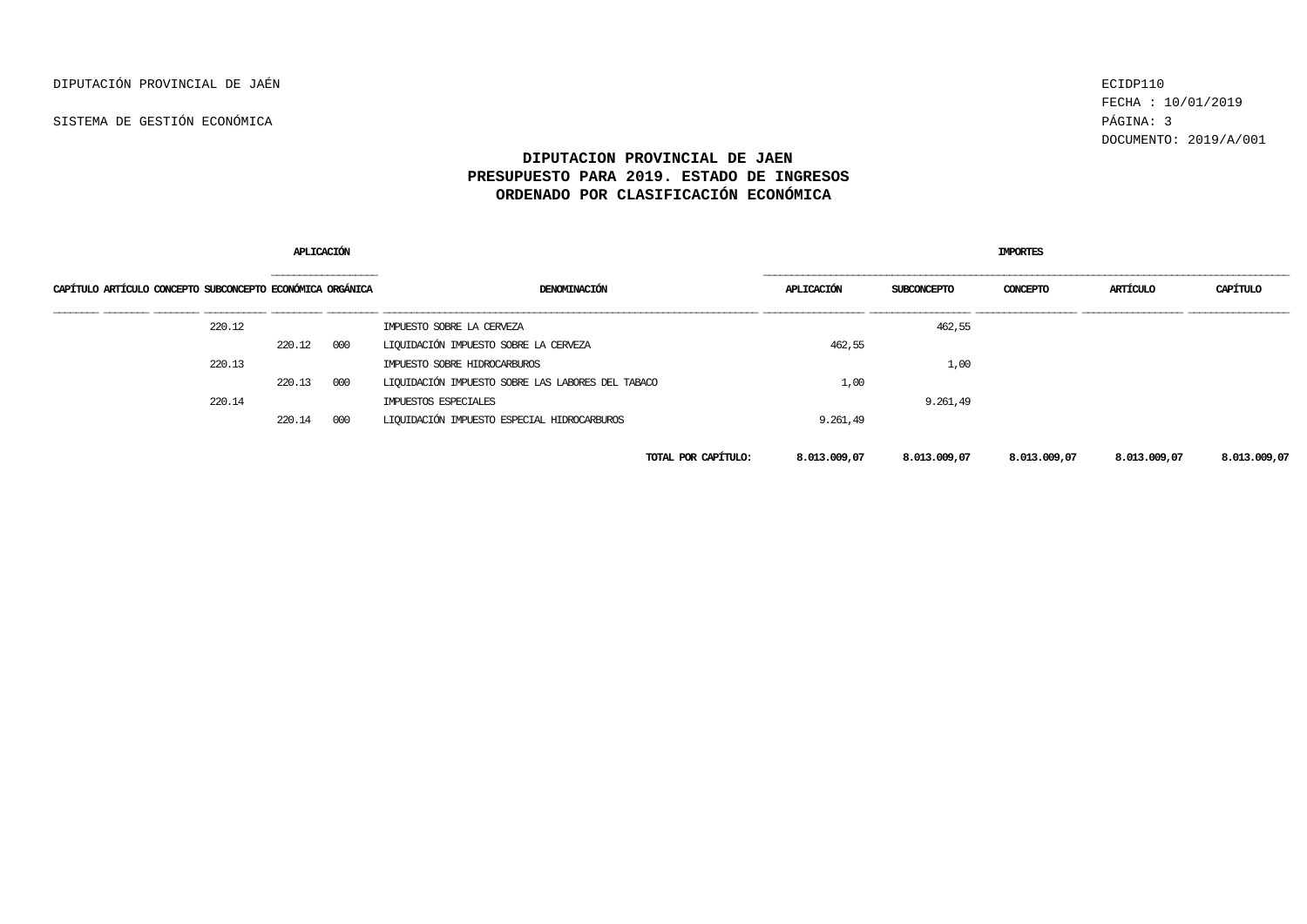FECHA : 10/01/2019 DOCUMENTO: 2019/A/001

|   |    |     |                                                           | APLICACIÓN |     | <b>IMPORTES</b>                                                     |                   |                    |              |              |              |  |
|---|----|-----|-----------------------------------------------------------|------------|-----|---------------------------------------------------------------------|-------------------|--------------------|--------------|--------------|--------------|--|
|   |    |     | CAPÍTULO ARTÍCULO CONCEPTO SUBCONCEPTO ECONÓMICA ORGÁNICA |            |     | DENOMINACIÓN                                                        | <b>APLICACIÓN</b> | <b>SUBCONCEPTO</b> | CONCEPTO     | ARTÍCULO     | CAPÍTULO     |  |
| 3 |    |     |                                                           |            |     | TASAS, PRECIOS PÚBLICOS Y OTROS INGRESOS                            |                   |                    |              |              | 3.947.108,19 |  |
|   | 30 |     |                                                           |            |     | TASAS POR LA PRESTACIÓN DE SERVICIOS PÚBLICOS BÁSICOS               |                   |                    |              | 173.806,00   |              |  |
|   |    | 309 |                                                           |            |     | OTRAS TASAS POR PRESTACIÓN DE SERVICIOS BÁSICOS                     |                   |                    | 173.806,00   |              |              |  |
|   |    |     | 309.01                                                    |            |     | OTRAS TASAS POR PRESTACIÓN DE SERVICIOS BÁSICOS                     |                   | 151,806,00         |              |              |              |  |
|   |    |     |                                                           | 309.01     | 000 | EDICTOS Y ANUNCIOS EN B.O.P. Y VENTA                                | 151.806,00        |                    |              |              |              |  |
|   |    |     | 309.02                                                    |            |     | OTRAS TASAS POR PRESTACIÓN DE SERVICIOS BÁSICOS                     |                   | 22.000,00          |              |              |              |  |
|   |    |     |                                                           | 309.02     | 000 | PRESTACIÓN DE SERVICIOS Y REALIZACIÓN DE ACTIVIDADES DEL AIM        | 22,000,00         |                    |              |              |              |  |
|   | 31 |     |                                                           |            |     | TASAS POR LA PRESTACIÓN DE SERVICIOS PÚBLICOS DE CARÁCTER SOCIAL Y  |                   |                    |              | 1.929.599,60 |              |  |
|   |    | 311 |                                                           |            |     | SERVICIOS ASISTENCIALES                                             |                   |                    | 1.929.599,60 |              |              |  |
|   |    |     | 311.00                                                    |            |     | SERVICIOS ASISTENCIALES                                             |                   | 1,172,093,32       |              |              |              |  |
|   |    |     |                                                           | 311.00     | 000 | ASISTENCIAS Y ESTANCIAS EN LA RESIDENCIA SANTA TERESA               | 1,172,093,32      |                    |              |              |              |  |
|   |    |     | 311.01                                                    |            |     | SERVICIOS ASISTENCIALES                                             |                   | 757.506.28         |              |              |              |  |
|   |    |     |                                                           | 311.01     | 000 | ASISTENCIAS Y ESTANCIAS EN LA RESIDENCIA JOSÉ LÓPEZ BARNEO          | 757.506.28        |                    |              |              |              |  |
|   | 32 |     |                                                           |            |     | TASAS POR LA REALIZACIÓN DE ACTIVIDADES DE COMPETENCIA LOCAL        |                   |                    |              | 47.344,00    |              |  |
|   |    | 325 |                                                           |            |     | TASA POR EXPEDICIÓN DE DOCUMENTOS                                   |                   |                    | 4.630,00     |              |              |  |
|   |    |     | 325.00                                                    |            |     | TASA POR EXPEDICIÓN DE DOCUMENTOS                                   |                   | 4,630,00           |              |              |              |  |
|   |    |     |                                                           | 325.00     | 000 | TASA POR EXPEDICIÓN DE DOCUMENTOS ADMINISTRATIVOS                   | 4,630,00          |                    |              |              |              |  |
|   |    | 329 |                                                           |            |     | OTRAS TASAS POR LA REALIZACIÓN DE ACTIVIDADES DE COMPETENCIA LOCAL  |                   |                    | 42.714,00    |              |              |  |
|   |    |     | 329.00                                                    |            |     | OTRAS TASAS POR LA REALIZACIÓN DE ACTIVIDADES DE COMPETENCIA LOCAL  |                   | 42,714,00          |              |              |              |  |
|   |    |     |                                                           | 329.00     | 000 | TASA PARTICIPACIÓN EN PROCESOS SELECTIVOS                           | 42.714,00         |                    |              |              |              |  |
|   | 33 |     |                                                           |            |     | TASAS POR LA UTILIZACIÓN PRIVATIVA O EL APROVECHAMIENTO ESPECIAL DE |                   |                    |              | 15.458,00    |              |  |
|   |    | 339 |                                                           |            |     | OTRAS TASAS POR UTILIZACIÓN PRIVATIVA DEL DOMINIO PÚBLICO           |                   |                    | 15.458,00    |              |              |  |
|   |    |     | 339.00                                                    |            |     | OTRAS TASAS POR UTILIZACIÓN PRIVATIVA DEL DOMINIO PÚBLICO           |                   | 15.458,00          |              |              |              |  |
|   |    |     |                                                           | 339.00     | 000 | UTILIZACIÓN PRIVATIVA O APROVECHAMIENTOS ESPECIALES DEL DOMINIO PÚB | 15.458,00         |                    |              |              |              |  |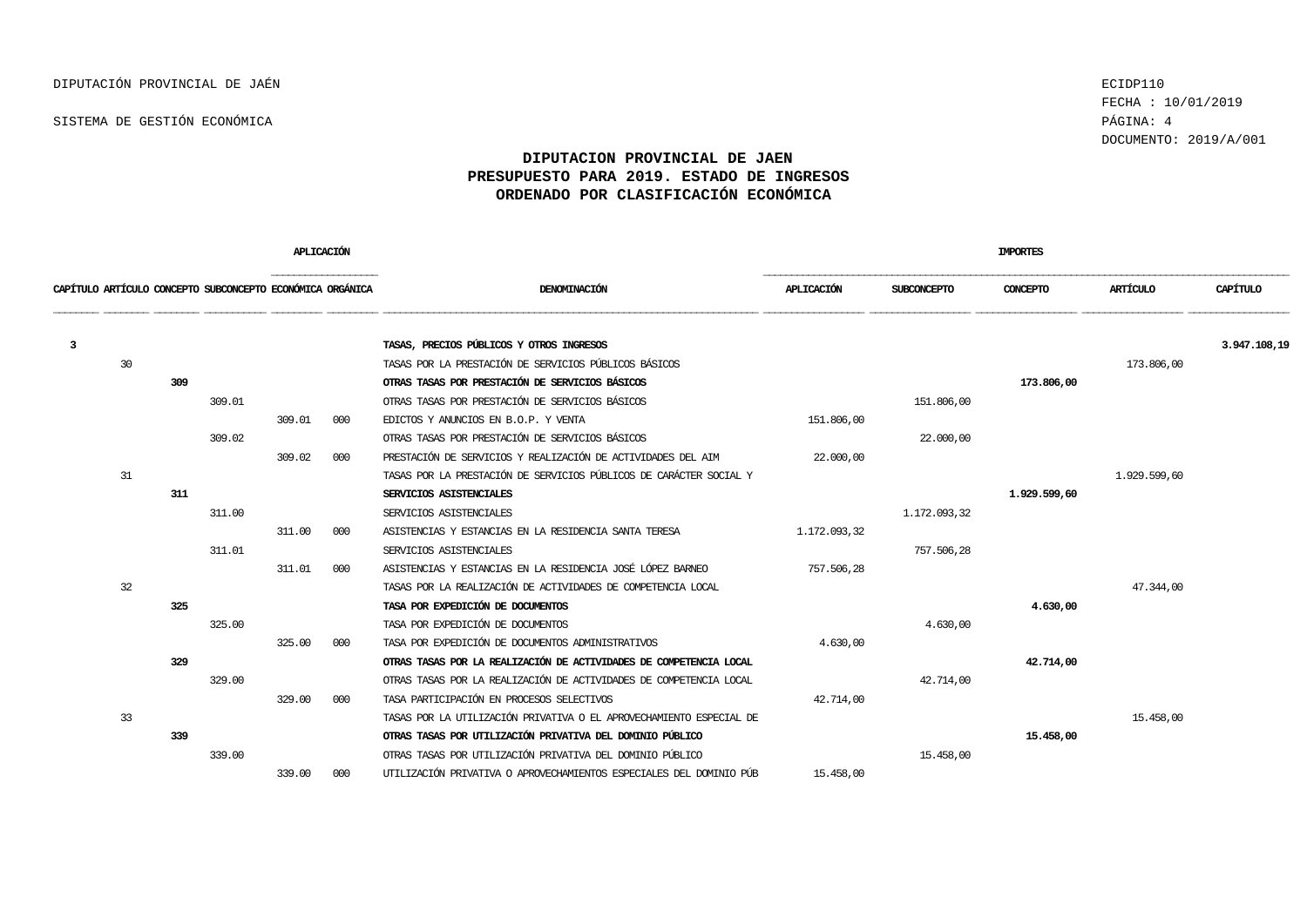FECHA : 10/01/2019 DOCUMENTO: 2019/A/001

| APLICACIÓN                                                |        |        | <b>IMPORTES</b> |                                                                           |            |                    |            |            |          |
|-----------------------------------------------------------|--------|--------|-----------------|---------------------------------------------------------------------------|------------|--------------------|------------|------------|----------|
| CAPÍTULO ARTÍCULO CONCEPTO SUBCONCEPTO ECONÓMICA ORGÁNICA |        |        |                 | DENOMINACIÓN                                                              | APLICACIÓN | <b>SUBCONCEPTO</b> | CONCEPTO   | ARTÍCULO   | CAPÍTULO |
| 34                                                        |        |        |                 | PRECIOS PÚBLICOS                                                          |            |                    |            | 63.173,00  |          |
| 344                                                       |        |        |                 | ENTRADAS A MUSEOS, EXPOSICIONES, ESPECTÁCULOS                             |            |                    | 30,000,00  |            |          |
|                                                           | 344.00 |        |                 | ENTRADAS A MUSEOS, EXPOSICIONES, ESPECTÁCULOS                             |            | 30,000,00          |            |            |          |
|                                                           |        | 344.00 | 000             | VENTA PUBLICACIONES, ASISTENCIAS ACTOS Y ESPECTÁCULOS E INSCRIPCION       | 30,000,00  |                    |            |            |          |
| 349                                                       |        |        |                 | OTROS PRECIOS PÚBLICOS                                                    |            |                    | 33.173,00  |            |          |
|                                                           | 349.00 |        |                 | OTROS PRECIOS PÚBLICOS                                                    |            | 25,000,00          |            |            |          |
|                                                           |        | 349.00 | 000             | ASISTENCIAS A CURSOS, SEMINARIOS, JORNADAS                                | 25,000,00  |                    |            |            |          |
|                                                           | 349.01 |        |                 | OTROS PRECIOS PÚBLICOS                                                    |            | 100,00             |            |            |          |
|                                                           |        | 349.01 | 000             | PRECIO PÚBLICO SERVICIO TRANSPORTE RESIDENCIAS                            | 100,00     |                    |            |            |          |
|                                                           | 349.02 |        |                 | OTROS PRECIOS PÚBLICOS                                                    |            | 7.553,00           |            |            |          |
|                                                           |        | 349.02 | 000             | PRECIO PÚBLICO SERVICO DE PELUQUERÍA                                      | 7.553,00   |                    |            |            |          |
|                                                           | 349.03 |        |                 | OTROS PRECIOS PÚBLICOS                                                    |            | 520,00             |            |            |          |
|                                                           |        | 349.03 | 000             | PRECIO PÚBLICO UTILIZACIÓN SALÓN DE PLENOS Y LA CAPILLA PARA BODAS        | 520,00     |                    |            |            |          |
| 35                                                        |        |        |                 | CONTRIBUCIONES ESPECIALES                                                 |            |                    |            | 750,000,00 |          |
| 351                                                       |        |        |                 | PARA EL ESTABLECIMIENTO O AMPLIACIÓN DE SERVICIOS                         |            |                    | 750,000,00 |            |          |
|                                                           | 351.00 |        |                 | PARA EL ESTABLECIMIENTO O AMPLIACIÓN DE SERVICIOS                         |            | 750,000,00         |            |            |          |
|                                                           |        | 351.00 | 000             | APORT. UNESPA ESTABLE. , MEJORA Y AMPLIAC. SPEIS ALCALÁ LA REAL, ÚBEDA, L | 750.000,00 |                    |            |            |          |
| 38                                                        |        |        |                 | REINTEGROS DE OPERACIONES CORRIENTES                                      |            |                    |            | 291.697,89 |          |
| 389                                                       |        |        |                 | OTROS REINTEGROS DE OPERACIONES CORRIENTES                                |            |                    | 291.697,89 |            |          |
|                                                           | 389.00 |        |                 | OTROS REINTEGROS DE OPERACIONES CORRIENTES                                |            | 260.119,89         |            |            |          |
|                                                           |        | 389.00 | 000             | REINTEGROS DE PRESUPUESTOS CERRADOS POR OPERACIONES CORRIENTES            | 260.119,89 |                    |            |            |          |
|                                                           | 389.01 |        |                 | OTROS REINTEGROS DE OPERACIONES CORRIENTES                                |            | 31,578,00          |            |            |          |
|                                                           |        | 389.01 | 000             | OTROS REINTEGROS DE OPERACIONES CORRIENTES                                | 31,578,00  |                    |            |            |          |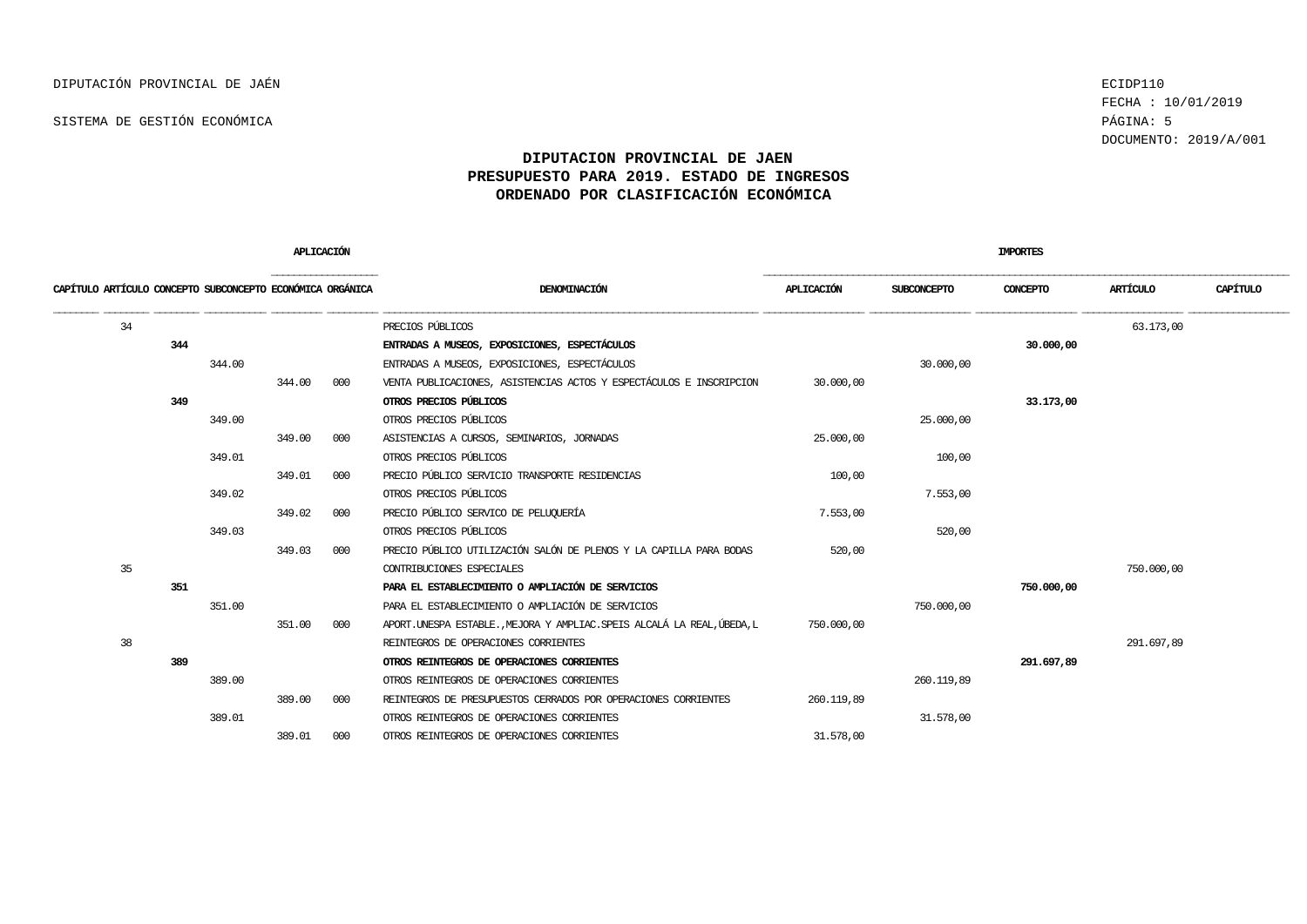FECHA : 10/01/2019 DOCUMENTO: 2019/A/001

|                                                           | APLICACIÓN |        |     | IMPORTES                                                            |            |             |            |            |          |
|-----------------------------------------------------------|------------|--------|-----|---------------------------------------------------------------------|------------|-------------|------------|------------|----------|
| CAPÍTULO ARTÍCULO CONCEPTO SUBCONCEPTO ECONÓMICA ORGÁNICA |            |        |     | DENOMINACIÓN                                                        | APLICACIÓN | SUBCONCEPTO | CONCEPTO   | ARTÍCULO   | CAPÍTULO |
| 39                                                        |            |        |     | OTROS INGRESOS                                                      |            |             |            | 676.029,70 |          |
| 391                                                       |            |        |     | MULTAS                                                              |            |             | 1,00       |            |          |
|                                                           | 391.90     |        |     | OTRAS MULTAS Y SANCIONES                                            |            | 1,00        |            |            |          |
|                                                           |            | 391.90 | 000 | OTRAS MULTAS Y SANCIONES                                            | 1,00       |             |            |            |          |
| 392                                                       |            |        |     | RECARGOS DEL PERIODO EJECUTIVO Y POR DECLARACIÓN EXTEMPORÁNEA SIN R |            |             | 7.949,00   |            |          |
|                                                           | 392.10     |        |     | RECARGO EJECUTIVO                                                   |            | 7.949,00    |            |            |          |
|                                                           |            | 392.10 | 000 | RECARGO EJECUTIVO                                                   | 7.949,00   |             |            |            |          |
| 393                                                       |            |        |     | INTERESES DE DEMORA                                                 |            |             | 26.587,53  |            |          |
|                                                           | 393.00     |        |     | INTERESES DE DEMORA                                                 |            | 26.587,53   |            |            |          |
|                                                           |            | 393.00 | 000 | INTERESES DE DEMORA                                                 | 26.587,53  |             |            |            |          |
| 398                                                       |            |        |     | INDEMNIZACIONES DE SEGUROS DE NO VIDA                               |            |             | 5.376,00   |            |          |
|                                                           | 398.00     |        |     | INDEMNIZACIONES DE SEGUROS DE NO VIDA                               |            | 5.376,00    |            |            |          |
|                                                           |            | 398.00 | 000 | INDEMNIZACIONES DE SEGUROS DE NO VIDA                               | 5.376,00   |             |            |            |          |
| 399                                                       |            |        |     | OTROS INGRESOS DIVERSOS                                             |            |             | 636.116,17 |            |          |
|                                                           | 399.00     |        |     | OTROS INGRESOS DIVERSOS                                             |            | 4.794,88    |            |            |          |
|                                                           |            | 399.00 | 000 | IMPREVISTOS                                                         | 4.794,88   |             |            |            |          |
|                                                           | 399.01     |        |     | OTROS INGRESOS DIVERSOS                                             |            | 452.401,36  |            |            |          |
|                                                           |            | 399.01 | 000 | INGRESOS DELEGACIÓN L.A.E.                                          | 452.401,36 |             |            |            |          |
|                                                           | 399.02     |        |     | OTROS INGRESOS DIVERSOS                                             |            | 63.785,93   |            |            |          |
|                                                           |            | 399.02 | 000 | CANON COMPAÑÍA TELEFÓNICA                                           | 63.785,93  |             |            |            |          |
|                                                           | 399.03     |        |     | OTROS INGRESOS DIVERSOS                                             |            | 44.708,00   |            |            |          |
|                                                           |            | 399.03 | 000 | APORTACIONES ADJUDICACIONES PROCEDIMIENTOS CONTRATACIÓN             | 44.708,00  |             |            |            |          |
|                                                           | 399.05     |        |     | OTROS INGRESOS DIVERSOS                                             |            | 4,800,00    |            |            |          |
|                                                           |            | 399.05 | 000 | SERVICIO ARRENDAMIENTO CAFETERÍA HOSPITAL SAN JUAN DE DIOS          | 4.800,00   |             |            |            |          |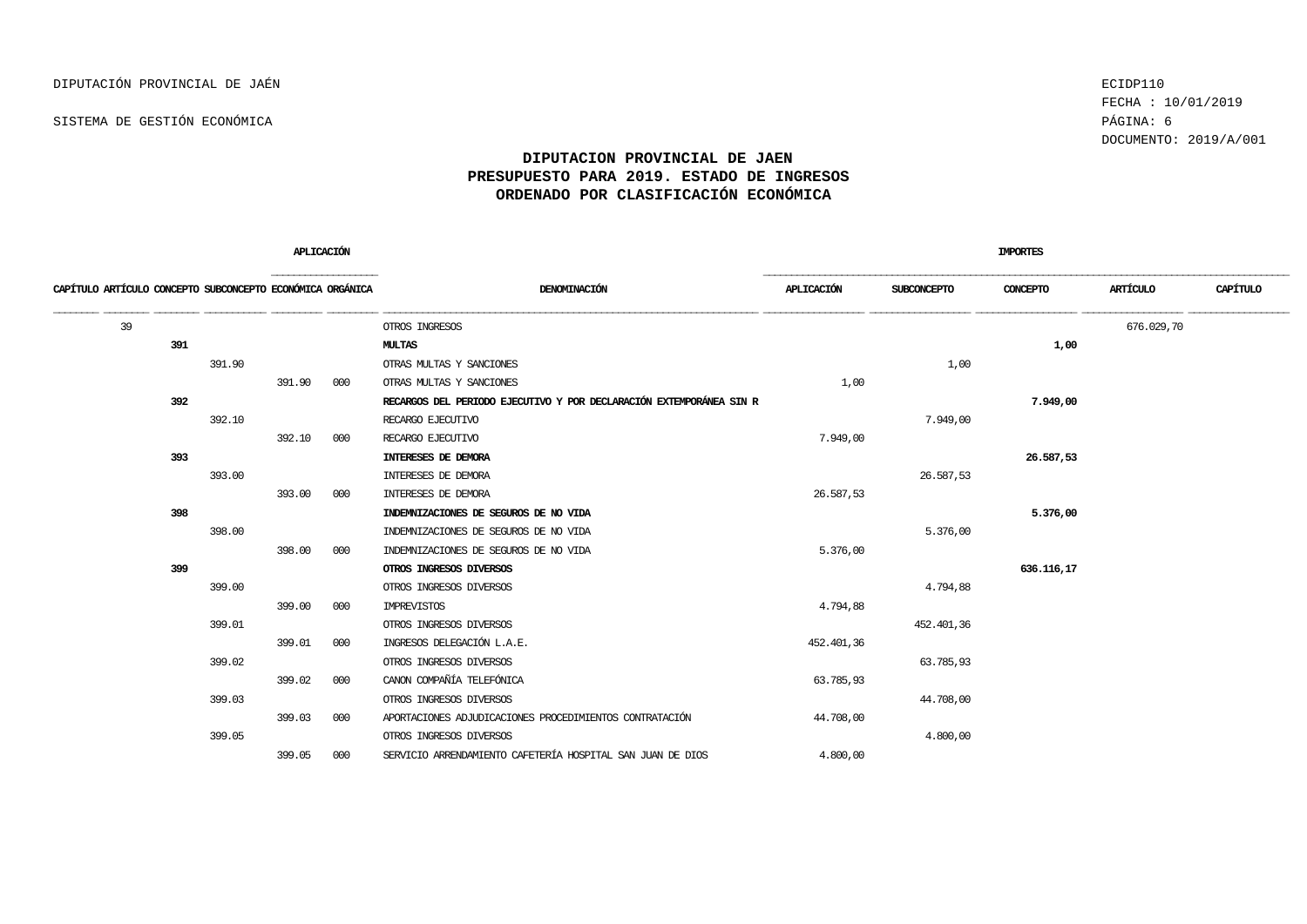FECHA : 10/01/2019 DOCUMENTO: 2019/A/001

|                                                           | APLICACIÓN                                                                                                                                                                                                                    |     |                                                             | <b>IMPORTES</b> |              |              |              |              |  |  |
|-----------------------------------------------------------|-------------------------------------------------------------------------------------------------------------------------------------------------------------------------------------------------------------------------------|-----|-------------------------------------------------------------|-----------------|--------------|--------------|--------------|--------------|--|--|
| CAPÍTULO ARTÍCULO CONCEPTO SUBCONCEPTO ECONÓMICA ORGÁNICA | the control of the control of the control of the control of the control of the control of the control of the control of the control of the control of the control of the control of the control of the control of the control |     | DENOMINACIÓN                                                | APLICACIÓN      | SUBCONCEPTO  | CONCEPTO     | ARTÍCULO     | CAPÍTULO     |  |  |
| 399.06                                                    |                                                                                                                                                                                                                               |     | OTROS INGRESOS DIVERSOS                                     |                 | 4,800,00     |              |              |              |  |  |
|                                                           | 399.06                                                                                                                                                                                                                        | 000 | SERVICIO ARRENDAMIENTO CAFETERÍA SANTA TERESA               | 4,800,00        |              |              |              |              |  |  |
| 399.07                                                    |                                                                                                                                                                                                                               |     | OTROS INGRESOS DIVERSOS                                     |                 | 5.000,00     |              |              |              |  |  |
|                                                           | 399.07                                                                                                                                                                                                                        | 000 | SERVICIO ARRENDAMIENTO CAFETERÍA CASERÍA ESCALONA           | 5.000,00        |              |              |              |              |  |  |
| 399.08                                                    |                                                                                                                                                                                                                               |     | OTROS INGRESOS DIVERSOS                                     |                 | 5.900,00     |              |              |              |  |  |
|                                                           | 399.08                                                                                                                                                                                                                        | 000 | SERVICIO ARRENDAMIENTO CAFETERÍA BAÑOS ÁRABES               | 5.900,00        |              |              |              |              |  |  |
| 399.09                                                    |                                                                                                                                                                                                                               |     | OTROS INGRESOS DIVERSOS                                     |                 | 48.906,00    |              |              |              |  |  |
|                                                           | 399.09                                                                                                                                                                                                                        | 000 | COSTAS E INDEMNIZACIONES JUDICIALES                         | 48.906,00       |              |              |              |              |  |  |
| 399.10                                                    |                                                                                                                                                                                                                               |     | OTROS INGRESOS DIVERSOS                                     |                 | 1,020,00     |              |              |              |  |  |
|                                                           | 399.10                                                                                                                                                                                                                        | 000 | PRESTACIÓN DE SERVICIO CENTRO DE EMPRESAS VIRTUAL EN GEOLIT | 1.020,00        |              |              |              |              |  |  |
|                                                           |                                                                                                                                                                                                                               |     | TOTAL POR CAPÍTULO:                                         | 3.947.108,19    | 3.947.108,19 | 3.947.108,19 | 3.947.108,19 | 3.947.108,19 |  |  |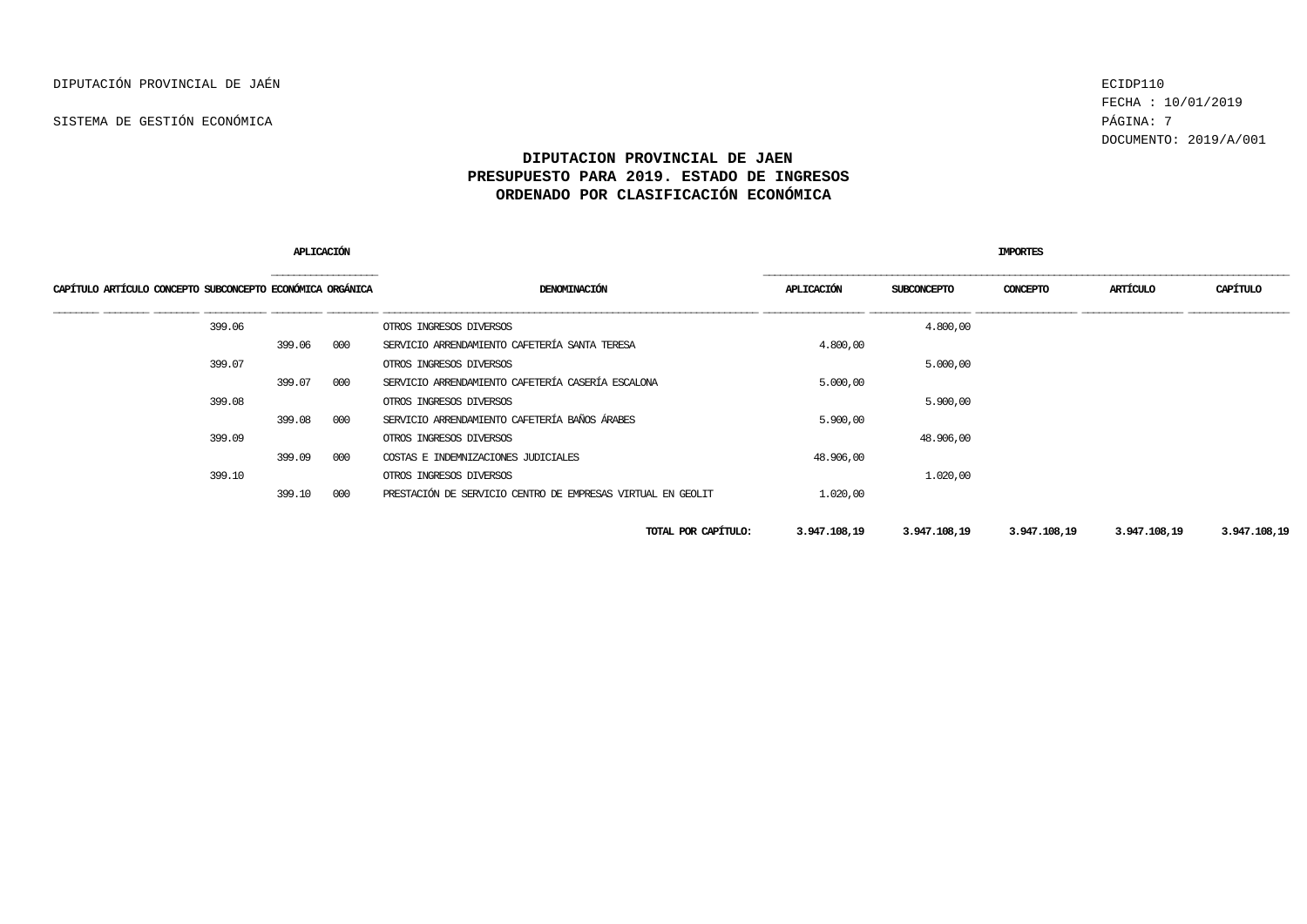FECHA : 10/01/2019 DOCUMENTO: 2019/A/001

|                |    |                                                           | APLICACIÓN |        |     | <b>IMPORTES</b>                                                     |                   |                    |                |                |                |  |
|----------------|----|-----------------------------------------------------------|------------|--------|-----|---------------------------------------------------------------------|-------------------|--------------------|----------------|----------------|----------------|--|
|                |    | CAPÍTULO ARTÍCULO CONCEPTO SUBCONCEPTO ECONÓMICA ORGÁNICA |            |        |     | DENOMINACIÓN                                                        | <b>APLICACIÓN</b> | <b>SUBCONCEPTO</b> | CONCEPTO       | ARTÍCULO       | CAPÍTULO       |  |
| $\overline{4}$ |    |                                                           |            |        |     | TRANSFERENCIA CORRIENTES                                            |                   |                    |                |                | 172.222.800,46 |  |
|                | 41 |                                                           |            |        |     | DE ORGANISMOS AUTÓNOMOS DE LA ENTIDAD LOCAL                         |                   |                    |                | 24.582,48      |                |  |
|                |    | 410                                                       |            |        |     | DE ORGANISMOS AUTÓNOMOS DE LA ENTIDAD LOCAL                         |                   |                    | 24.582,48      |                |                |  |
|                |    |                                                           | 410.00     |        |     | DE ORGANISMOS AUTÓNOMOS DE LA ENTIDAD LOCAL                         |                   | 24.582,48          |                |                |                |  |
|                |    |                                                           |            | 410.00 | 000 | APORTACIÓN DEL SERVICIO PROVINCIAL DE GESTIÓN Y RECAUDACIÓN PARA SE | 24.582,48         |                    |                |                |                |  |
|                | 42 |                                                           |            |        |     | DE LA ADMINISTRACIÓN DEL ESTADO                                     |                   |                    |                | 100.923.956,30 |                |  |
|                |    | 420                                                       |            |        |     | DE LA ADMINISTRACIÓN GENERAL DEL ESTADO                             |                   |                    | 100.758.638,40 |                |                |  |
|                |    |                                                           | 420.10     |        |     | FONDO COMPLEMENTARIO DE FINANCIACIÓN                                |                   | 100.211.770,32     |                |                |                |  |
|                |    |                                                           |            | 420.10 | 000 | FONDO COMPLEMENTARIO DE FINANCIACIÓN                                | 100.211.770,32    |                    |                |                |                |  |
|                |    |                                                           | 420.11     |        |     | DE LA ADMINISTRACIÓN GENERAL DEL ESTADO                             |                   | 135.616,31         |                |                |                |  |
|                |    |                                                           |            | 420.11 | 000 | LIQUIDACIÓN FONDO COMPLEMENTARIO FINANCIACIÓN                       | 135.616,31        |                    |                |                |                |  |
|                |    |                                                           | 420.91     |        |     | DE LA ADMINISTRACION                                                |                   | 411.251.77         |                |                |                |  |
|                |    |                                                           |            | 420.91 | 000 | APORTACIÓN MINISTERIO DE SANIDAD, SERVICIOS SOCIALES E IGUALDAD, SE | 411.251,77        |                    |                |                |                |  |
|                |    | 421                                                       |            |        |     | DE LA ADMINISTRACIÓN DEL ESTADO                                     |                   |                    | 165.317,90     |                |                |  |
|                |    |                                                           | 421.91     |        |     | DE LA ADMINISTRACIÓN DEL ESTADO                                     |                   | 8.000,00           |                |                |                |  |
|                |    |                                                           |            | 421.91 | 000 | APORTACIÓN INSTITUTO NACIONAL DE CONSUMO AUDIENCIAS                 | 8.000,00          |                    |                |                |                |  |
|                |    |                                                           | 421.92     |        |     | DE LA ADMINISTRACIÓN DEL ESTADO                                     |                   | 157.317,90         |                |                |                |  |
|                |    |                                                           |            | 421.92 | 000 | PARTICIPACIÓN EN INGRESOS L.A.E.                                    | 157.317,90        |                    |                |                |                |  |
|                | 45 |                                                           |            |        |     | DE COMUNIDADES AUTÓNOMAS                                            |                   |                    |                | 40.618.695,74  |                |  |
|                |    | 450                                                       |            |        |     | DE LA ADMINISTRACIÓN GENERAL DE LAS COMUNIDADES AUTÓNOMAS           |                   |                    | 40.618.195,74  |                |                |  |
|                |    |                                                           | 450.02     |        |     | TRANSFERENCIAS CORRIENTES EN CUMPLIMIENTO DE CONVENIOS SUSCRITOS CO |                   | 1,306,040,34       |                |                |                |  |
|                |    |                                                           |            | 450.02 | 000 | APORTACIÓN JUNTA ANDALUCÍA SERVICIOS SOCIALES COMUNITARIOS          | 1,306,040,34      |                    |                |                |                |  |
|                |    |                                                           | 450.04     |        |     | DE LA ADMINISTRACIÓN GENERAL DE LAS COMUNIDADES AUTÓNOMAS           |                   | 3.587.060,00       |                |                |                |  |
|                |    |                                                           |            | 450.04 | 000 | APORTACIÓN JUNTA ANDALUCÍA CONCERTACIÓN DE PLAZAS                   | 3.587.060,00      |                    |                |                |                |  |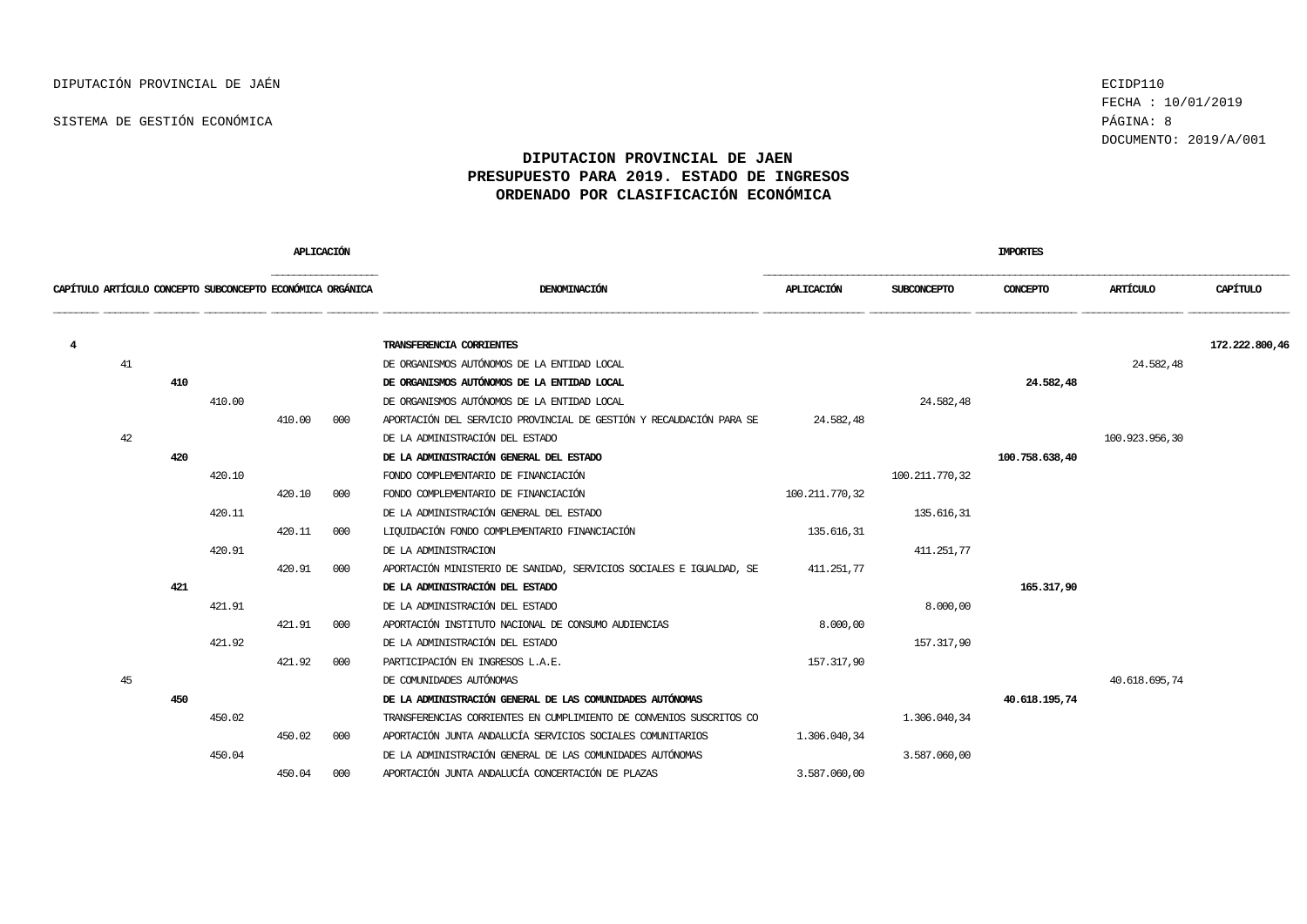FECHA : 10/01/2019 DOCUMENTO: 2019/A/001

|                                                           | APLICACIÓN |     |                                                                       |               |                    | <b>IMPORTES</b> |               |          |
|-----------------------------------------------------------|------------|-----|-----------------------------------------------------------------------|---------------|--------------------|-----------------|---------------|----------|
| CAPÍTULO ARTÍCULO CONCEPTO SUBCONCEPTO ECONÓMICA ORGÁNICA |            |     | DENOMINACIÓN                                                          | APLICACIÓN    | <b>SUBCONCEPTO</b> | CONCEPTO        | ARTÍCULO      | CAPÍTULO |
| 450.05                                                    |            |     | DE LA ADMINISTRACIÓN GENERAL DE LAS COMUNIDADES AUTÓNOMAS             |               | 33.944.358,34      |                 |               |          |
|                                                           | 450.05     | 000 | APORTACIÓN JUNTA DE ANDALUCÍA CONCERTACIÓN PLAZAS SERVICIO AYUDA A    | 33.944.358,34 |                    |                 |               |          |
| 450.07                                                    |            |     | DE LA ADMINISTRACIÓN GENERAL DE LAS COMUNIDADES AUTÓNOMAS             |               | 175.296,00         |                 |               |          |
|                                                           | 450.07     | 000 | APORTACIÓN JUNTA DE ANDALUCÍA CONCERTACIÓN PLAZAS C.A.I.T.            | 175.296,00    |                    |                 |               |          |
| 450.08                                                    |            |     | DE LA ADMINISTRACIÓN GENERAL DE LAS COMUNIDADES AUTÓNOMAS             |               | 32.082,20          |                 |               |          |
|                                                           | 450.08     | 000 | APORTACIÓN JUNTA ANDALUCÍA PROGRAMA SOCIAL DE BASE CON EL COLECTVO    | 32.082,20     |                    |                 |               |          |
| 450.11                                                    |            |     | DE LA ADMINISTRACIÓN GENERAL DE LAS COMUNIDADES AUTÓNOMAS             |               | 177.612,00         |                 |               |          |
|                                                           | 450.11     | 000 | APORTACIÓN JUNTA ANDALUCÍA PROGRAMA TRATAMIENTO A FAMILIAS CON MENO   | 177.612,00    |                    |                 |               |          |
| 450.50                                                    |            |     | TRANSFERENCIAS CORRIENTES EN CUMPLIMIENTO DE CONVENIOS SUSCRITOS CO   |               | 358.796,05         |                 |               |          |
|                                                           | 450.50     | 000 | APORTACIÓN DE LA CONSEJERÍA DE EMPLEO Y COMERCIO. EXPERIENCIAS PROF   | 358.796,05    |                    |                 |               |          |
| 450.52                                                    |            |     | DE LA ADMINISTRACIÓN GENERAL DE LAS COMUNIDADES AUTÓNOMAS             |               | 29.936,40          |                 |               |          |
|                                                           | 450.52     | 000 | APORTACIÓN CONSEJERÍA EMPLEO TALLER VIDA INDEPENDIENTE                | 29.936,40     |                    |                 |               |          |
| 450.61                                                    |            |     | DE LA ADMINISTRACIÓN GENERAL DE LAS COMUNIDADES AUTÓNOMAS             |               | 1.007.014,41       |                 |               |          |
|                                                           | 450.61     | 000 | APORTACIÓN JUNTA DE ANDALUCÍA CARGA FINANCIERA P.F.E.A.               | 1.007.014.41  |                    |                 |               |          |
| 451                                                       |            |     | DE ORGANISMOS AUTÓNOMOS Y AGENCIAS DE LAS COMUNIDADES AUTÓNOMAS       |               |                    | 500,00          |               |          |
| 451.03                                                    |            |     | DE ORGANISMOS AUTÓNOMOS Y AGENCIAS DE LAS COMUNIDADES AUTÓNOMAS       |               | 500,00             |                 |               |          |
|                                                           | 451.03     | 000 | APORTACIÓN ASSDA CONCIERTO DE PLAZAS DE RESPIRO FAMILIAR              | 500,00        |                    |                 |               |          |
| 46                                                        |            |     | DE ENTIDADES LOCALES                                                  |               |                    |                 | 30.584.371,45 |          |
| 462                                                       |            |     | DE AYUNTAMIENTOS                                                      |               |                    | 30.584.371,45   |               |          |
| 462.00                                                    |            |     | DE AYUNTAMIENTOS                                                      |               | 46.357,00          |                 |               |          |
|                                                           | 462.00     | 000 | APORT. DE AYTOS. A SERVICIO DE DESRATIZACIÓN, DESINFECCIÓN Y DESINSEC | 46.357,00     |                    |                 |               |          |
| 462.01                                                    |            |     | DE AYUNTAMIENTOS                                                      |               | 23.423.747,88      |                 |               |          |
|                                                           | 462.01     | 000 | APORTACIÓN AYUNTAMIENTOS A SERVICIOS DE RECOGIDA Y TRATAMIENTO DE R   | 23.423.747,88 |                    |                 |               |          |
| 462.02                                                    |            |     | DE AYUNTAMIENTOS                                                      |               | 720,000,00         |                 |               |          |
|                                                           | 462.02     | 000 | APORTACIÓN AYUNTAMIENTOS A SERVICIO TRATAMIENTO DE R.S.U. EMPRESAS    | 720,000,00    |                    |                 |               |          |
|                                                           |            |     |                                                                       |               |                    |                 |               |          |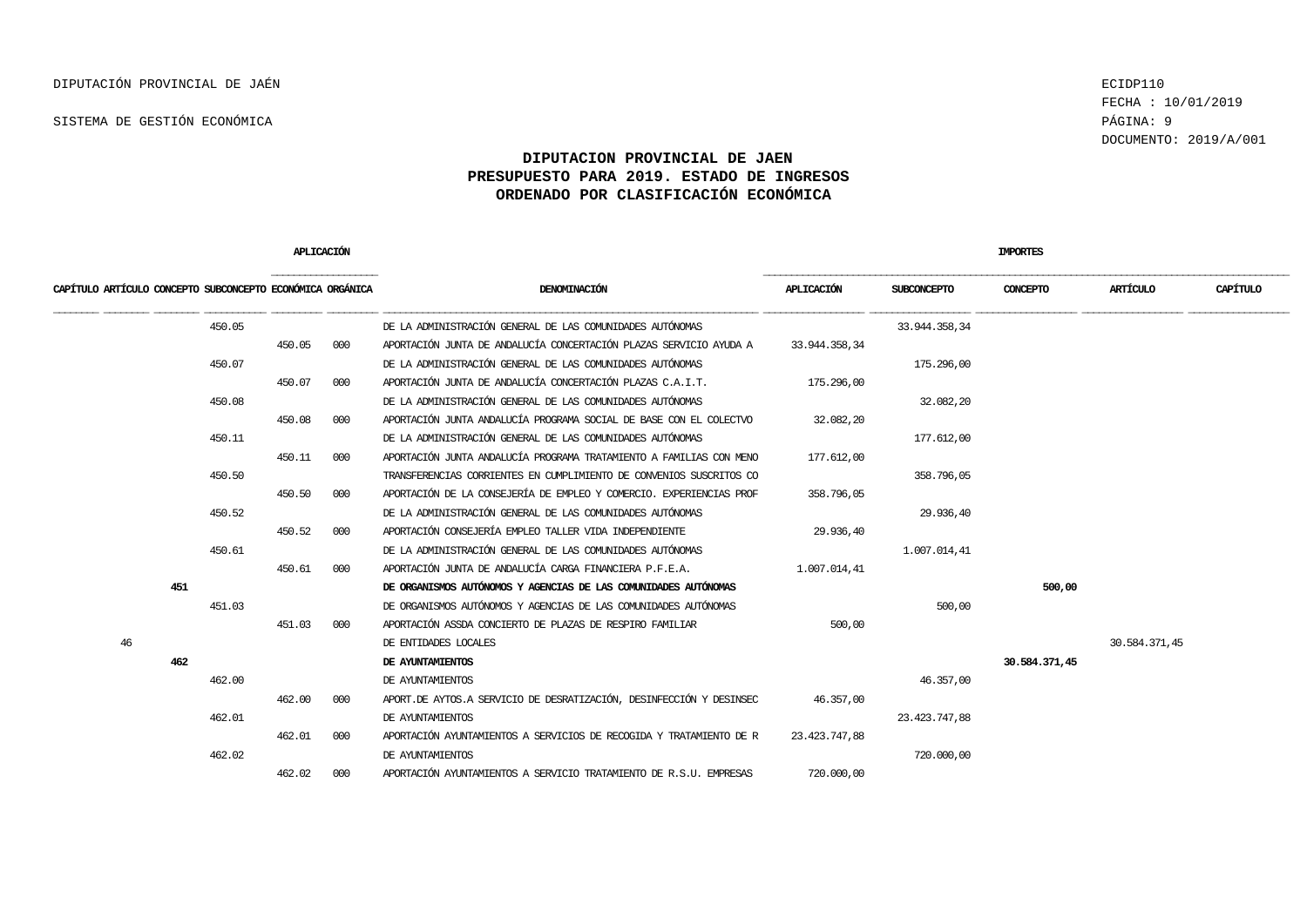FECHA : 10/01/2019 DOCUMENTO: 2019/A/001

|                                                           | <b>APLICACIÓN</b> |     |                                                                      |              |              | <b>IMPORTES</b> |          |          |
|-----------------------------------------------------------|-------------------|-----|----------------------------------------------------------------------|--------------|--------------|-----------------|----------|----------|
| CAPÍTULO ARTÍCULO CONCEPTO SUBCONCEPTO ECONÓMICA ORGÁNICA |                   |     | DENOMINACIÓN                                                         | APLICACIÓN   | SUBCONCEPTO  | CONCEPTO        | ARTÍCULO | CAPÍTULO |
| 462.03                                                    |                   |     | DE AYUNTAMIENTOS                                                     |              | 13.354,35    |                 |          |          |
|                                                           | 462.03            | 000 | APORTACIÓN AYUNTAMIENTOS A SERVICIO DE LIMPIEZA Y MANTENIMIENTO DE   | 13.354,35    |              |                 |          |          |
| 462.04                                                    |                   |     | DE AYUNTAMIENTOS                                                     |              | 162.157,05   |                 |          |          |
|                                                           | 462.04            | 000 | APORTACIÓN AYUNTAMIENTOS A SERVICIO DE DESRATIZACIÓN CON SERVICIO I  | 162.157,05   |              |                 |          |          |
| 462.05                                                    |                   |     | DE AYUNTAMIENTOS                                                     |              | 64.818,92    |                 |          |          |
|                                                           | 462.05            | 000 | APORTCIÓN AYUNTAMIENTO SEGURA DE LA SIERRA PARA LIMPIEZA VIARIA      | 64.818,92    |              |                 |          |          |
| 462.06                                                    |                   |     | DE AYUNTAMIENTOS                                                     |              | 1,117,380,99 |                 |          |          |
|                                                           | 462.06            | 000 | APORTACIÓN AYUNTAMIENTO ANDÚJAR PARA LIMPIEZA VIARIA                 | 1,117,380,99 |              |                 |          |          |
| 462.07                                                    |                   |     | DE AYUNTAMIENTOS                                                     |              | 698.825,94   |                 |          |          |
|                                                           | 462.07            | 000 | APORTACIÓN AYUNTAMIENTOS A SERVICIO DE PUNTOS LIMPIOS                | 698.825,94   |              |                 |          |          |
| 462.08                                                    |                   |     | DE AYUNTAMIENTOS                                                     |              | 1,500,000,00 |                 |          |          |
|                                                           | 462.08            | 000 | APORTACIÓN AYUNTAMIENTOS SUMINISTROS ENERGÍA ELÉCTRICA SONDEOS       | 1,500,000,00 |              |                 |          |          |
| 462.09                                                    |                   |     | DE AYUNTAMIENTOS                                                     |              | 1,753,573,69 |                 |          |          |
|                                                           | 462.09            | 000 | APORTACIÓN AYUNTAMIENTOS SERVICIOS SOCIALES COMUNITARIOS             | 1,753,573,69 |              |                 |          |          |
| 462.10                                                    |                   |     | DE AYUNTAMIENTOS                                                     |              | 687.292,59   |                 |          |          |
|                                                           | 462.10            | 000 | APORTACIÓN AYUNTAMIENTOS SERVICIO AYUDA A DOMICILIO                  | 687.292,59   |              |                 |          |          |
| 462.11                                                    |                   |     | DE AYUNTAMIENTOS                                                     |              | 184.964,85   |                 |          |          |
|                                                           | 462.11            | 000 | APORTACIÓN AYUNTAMIENTOS SERVICIO CONTROL ANIMAL                     | 184.964,85   |              |                 |          |          |
| 462.12                                                    |                   |     | DE AYUNTAMIENTOS                                                     |              | 56,772,58    |                 |          |          |
|                                                           | 462.12            | 000 | APORTACIÓN AYUNTAMIENTOS SERVICIO RECOGIDA DE PILAS                  | 56.772,58    |              |                 |          |          |
| 462.16                                                    |                   |     | DE AYUNTAMIENTOS                                                     |              | 81.258,84    |                 |          |          |
|                                                           | 462.16            | 000 | APORTACIÓN AYTOS. TRANSPORTE Y TRATAMIENTO DE CONTENEDORES DE RCD, S | 81.258,84    |              |                 |          |          |
| 462.24                                                    |                   |     | DE AYUNTAMIENTOS                                                     |              | 23.866,77    |                 |          |          |
|                                                           | 462.24            | 000 | APORT, AYTOS, A SERVICIO DE GESTIÓN DEL PUNTO DE ACOPIO MUNICIPAL D  | 23.866,77    |              |                 |          |          |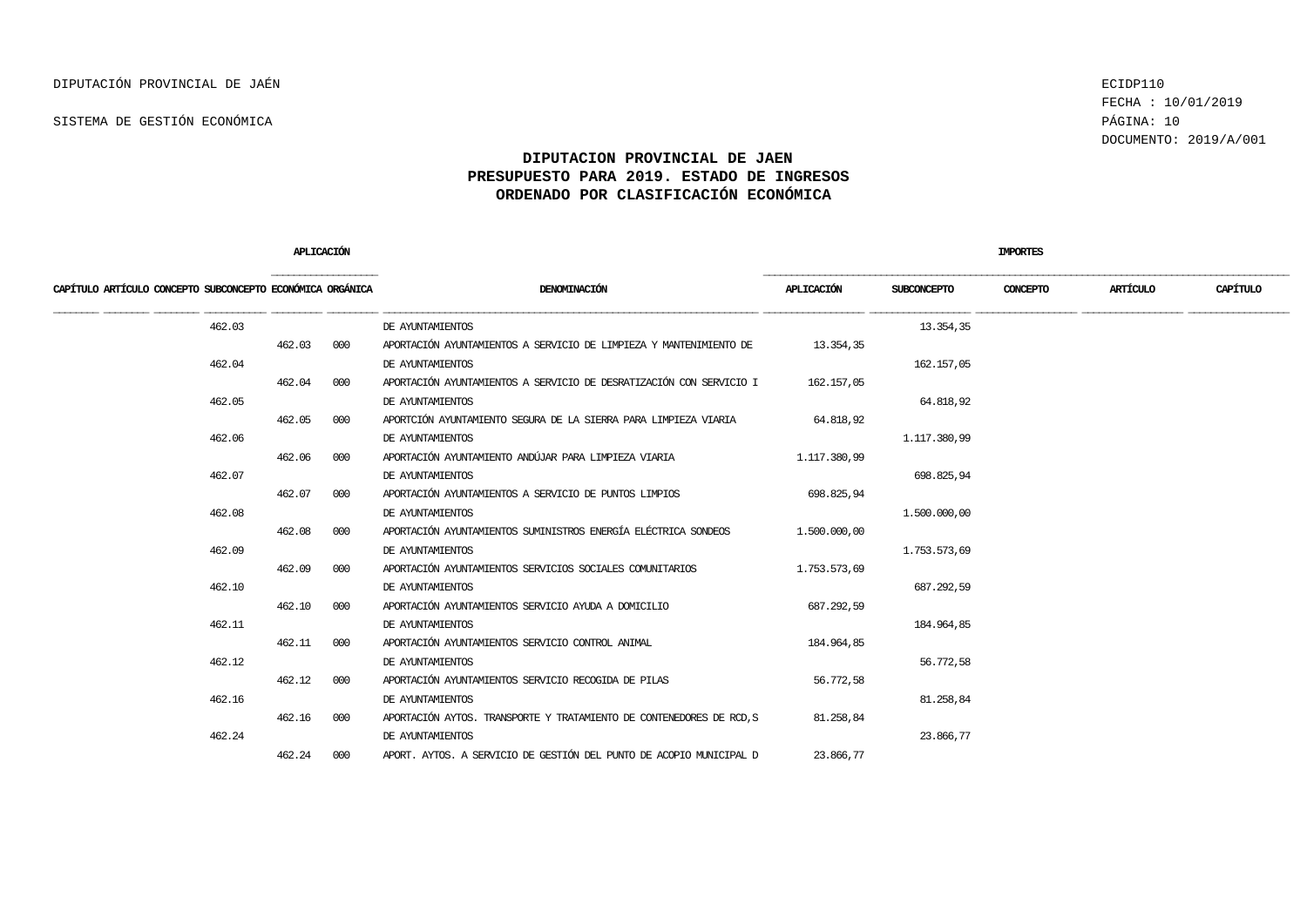FECHA : 10/01/2019 DOCUMENTO: 2019/A/001

| <b>APLICACIÓN</b>                                         |     |        |        |     |                                                                     | <b>IMPORTES</b> |             |                               |                |                |  |  |
|-----------------------------------------------------------|-----|--------|--------|-----|---------------------------------------------------------------------|-----------------|-------------|-------------------------------|----------------|----------------|--|--|
| CAPÍTULO ARTÍCULO CONCEPTO SUBCONCEPTO ECONÓMICA ORGÁNICA |     |        | .      |     | DENOMINACIÓN                                                        | APLICACIÓN      | SUBCONCEPTO | CONCEPTO                      | ARTÍCULO       | CAPÍTULO       |  |  |
|                                                           |     | 462.25 |        |     | DE AYUNTAMIENTOS                                                    |                 | 50,000,00   |                               |                |                |  |  |
|                                                           |     |        | 462.25 | 000 | APORT.AYTOS.SERV.COMPLEM.Y EXTRAO.RELACION.CON SERV.LIMPIEZA VIARIA | 50,000,00       |             |                               |                |                |  |  |
| 47                                                        |     |        |        |     | DE EMPRESAS PRIVADAS                                                |                 |             |                               | 40,000,00      |                |  |  |
|                                                           | 470 |        |        |     | DE EMPRESAS PRIVADAS                                                |                 |             | 40,000,00                     |                |                |  |  |
|                                                           |     | 470.00 |        |     | DE EMPRESAS PRIVADAS                                                |                 | 40,000,00   |                               |                |                |  |  |
|                                                           |     |        | 470.00 | 000 | APORTACIÓN DE EMPRESAS POR ASISTENCIAS A FERIAS                     | 40.000,00       |             |                               |                |                |  |  |
| 49                                                        |     |        |        |     | DEL EXTERIOR                                                        |                 |             |                               | 31, 194, 49    |                |  |  |
|                                                           | 497 |        |        |     | OTRAS TRANSFERENCIAS DE LA UNIÓN EUROPEA                            |                 |             | 31.194,49                     |                |                |  |  |
|                                                           |     | 497.07 |        |     | OTRAS TRANSFERENCIAS DE LA UNIÓN EUROPEA                            |                 | 31.194,49   |                               |                |                |  |  |
|                                                           |     |        | 497.07 | 000 | APORTACIÓN COMISIÓN EUROPEA PROYECTO BIOHERITAGE                    | 31, 194, 49     |             |                               |                |                |  |  |
|                                                           |     |        |        |     | TOTAL POR CAPÍTULO:                                                 | 172.222.800,46  |             | 172,222,800,46 172,222,800,46 | 172.222.800,46 | 172.222.800,46 |  |  |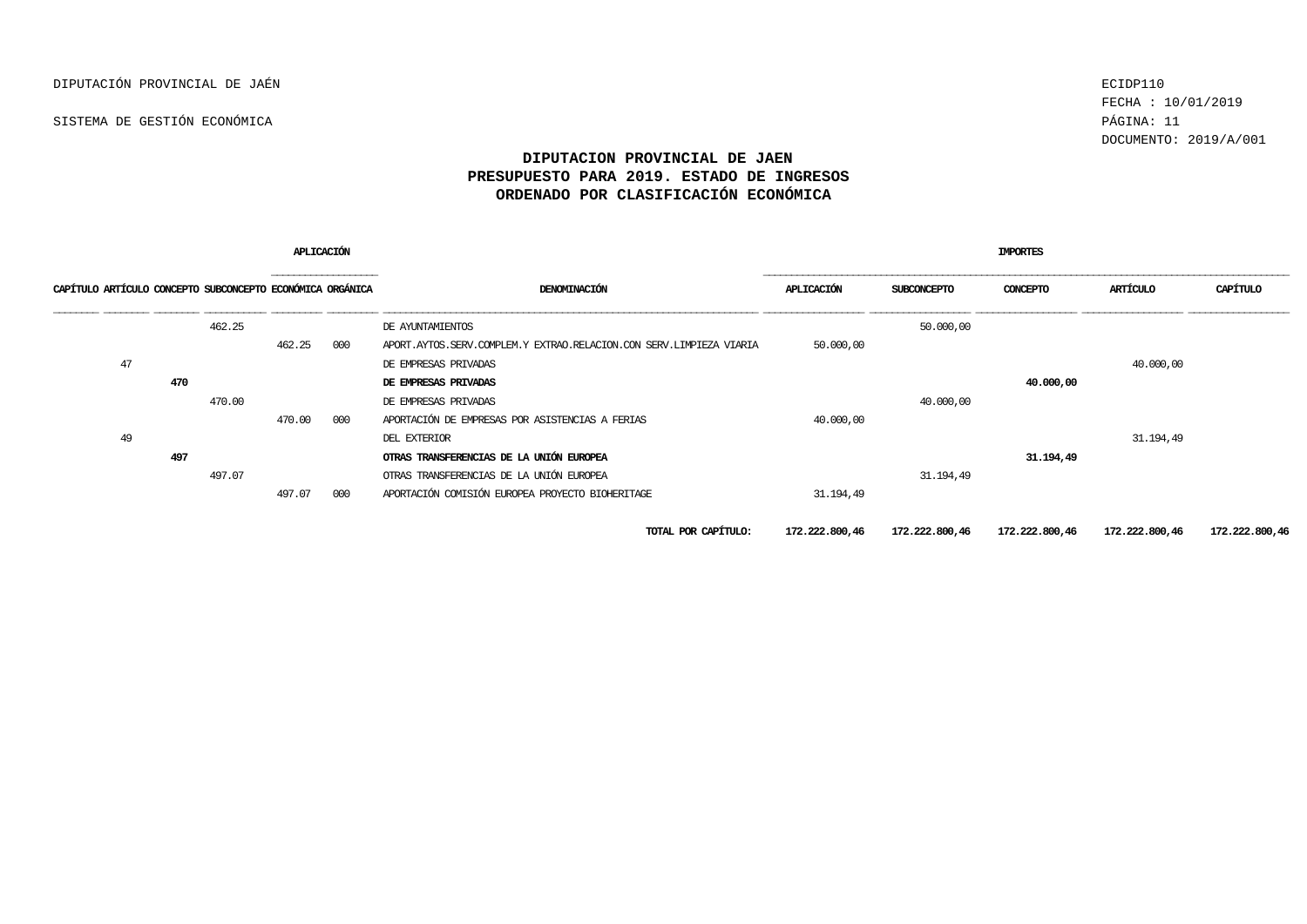FECHA : 10/01/2019 DOCUMENTO: 2019/A/001

|   |    |     |                                                           | APLICACIÓN |     |                                                                     |            |                    | <b>IMPORTES</b> |              |              |
|---|----|-----|-----------------------------------------------------------|------------|-----|---------------------------------------------------------------------|------------|--------------------|-----------------|--------------|--------------|
|   |    |     | CAPÍTULO ARTÍCULO CONCEPTO SUBCONCEPTO ECONÓMICA ORGÁNICA |            |     | DENOMINACIÓN                                                        | APLICACIÓN | <b>SUBCONCEPTO</b> | CONCEPTO        | ARTÍCULO     | CAPÍTULO     |
| 5 |    |     |                                                           |            |     | INGRESOS PATRIMONIALES                                              |            |                    |                 |              | 1.341.842,33 |
|   | 52 |     |                                                           |            |     | INTERESES DE DEPÓSITOS                                              |            |                    |                 | 40,000,00    |              |
|   |    | 520 |                                                           |            |     | INTERESES DE DEPÓSITOS                                              |            |                    | 40,000,00       |              |              |
|   |    |     | 520.00                                                    |            |     | INTERESES DE DEPÓSITOS                                              |            | 40,000,00          |                 |              |              |
|   |    |     |                                                           | 520.00     | 000 | INTERESES DE CUENTAS CORRIENTES                                     | 40,000,00  |                    |                 |              |              |
|   | 53 |     |                                                           |            |     | DIVIDENDOS Y PARTICIPACIÓN BENEFICIOS                               |            |                    |                 | 1.021.083,33 |              |
|   |    | 534 |                                                           |            |     | DE SOCIEDADES MERCANTILES, ENTIDADES PÚBLICAS EMPRESARIALES Y OTROS |            |                    | 1.021.083,33    |              |              |
|   |    |     | 534.02                                                    |            |     | DE SOCIEDADES MERCANTILES, ENTIDADES PÚBLICAS EMPRESARIALES Y OTROS |            | 558.650,53         |                 |              |              |
|   |    |     |                                                           | 534.02     | 000 | DIVIDENDOS SOMAJASA                                                 | 558.650,53 |                    |                 |              |              |
|   |    |     | 534.03                                                    |            |     | DE SOCIEDADES MERCANTILES, ENTIDADES PÚBLICAS EMPRESARIALES Y OTROS |            | 462.432,80         |                 |              |              |
|   |    |     |                                                           | 534.03     | 000 | DIVIDENDOS EMPRESA RESURJA                                          | 462.432,80 |                    |                 |              |              |
|   | 54 |     |                                                           |            |     | RENTAS DE BIENES INMUEBLES                                          |            |                    |                 | 244, 268, 00 |              |
|   |    | 541 |                                                           |            |     | ARRENDAMIENTOS DE FINCAS URBANAS                                    |            |                    | 244.268,00      |              |              |
|   |    |     | 541.01                                                    |            |     | ARRENDAMIENTOS DE FINCAS URBANAS                                    |            | 2.712,00           |                 |              |              |
|   |    |     |                                                           | 541.01     | 000 | FINCAS URBANAS Y VIVIENDAS PROTEGIDAS                               | 2.712,00   |                    |                 |              |              |
|   |    |     | 541.02                                                    |            |     | ARRENDAMIENTOS DE FINCAS URBANAS                                    |            | 11,100,00          |                 |              |              |
|   |    |     |                                                           | 541.02     | 000 | APARCAMIENTOS VIVIENDAS PROTEGIDAS                                  | 11,100,00  |                    |                 |              |              |
|   |    |     | 541.03                                                    |            |     | ARRENDAMIENTOS DE FINCAS URBANAS                                    |            | 159.161,00         |                 |              |              |
|   |    |     |                                                           | 541.03     | 000 | ARRENDAMIENTO DE LOCALES EN EL EDIFICIO CTSA1 EN GEOLIT             | 159.161,00 |                    |                 |              |              |
|   |    |     | 541.04                                                    |            |     | ARRENDAMIENTOS DE FINCAS URBANAS                                    |            | 63.688,00          |                 |              |              |
|   |    |     |                                                           | 541.04     | 000 | ARRENDAMIENTO DE LOCALES EN EL EDIFICIO CTSA2 EN GEOLIT             | 63.688,00  |                    |                 |              |              |
|   |    |     | 541.05                                                    |            |     | ARRENDAMIENTOS DE FINCAS URBANAS                                    |            | 7.607,00           |                 |              |              |
|   |    |     |                                                           | 541.05     | 000 | ARRENDAMIENTO DE LOCALES EN EL EDIFICIO EUREKA EN GEOLIT            | 7.607,00   |                    |                 |              |              |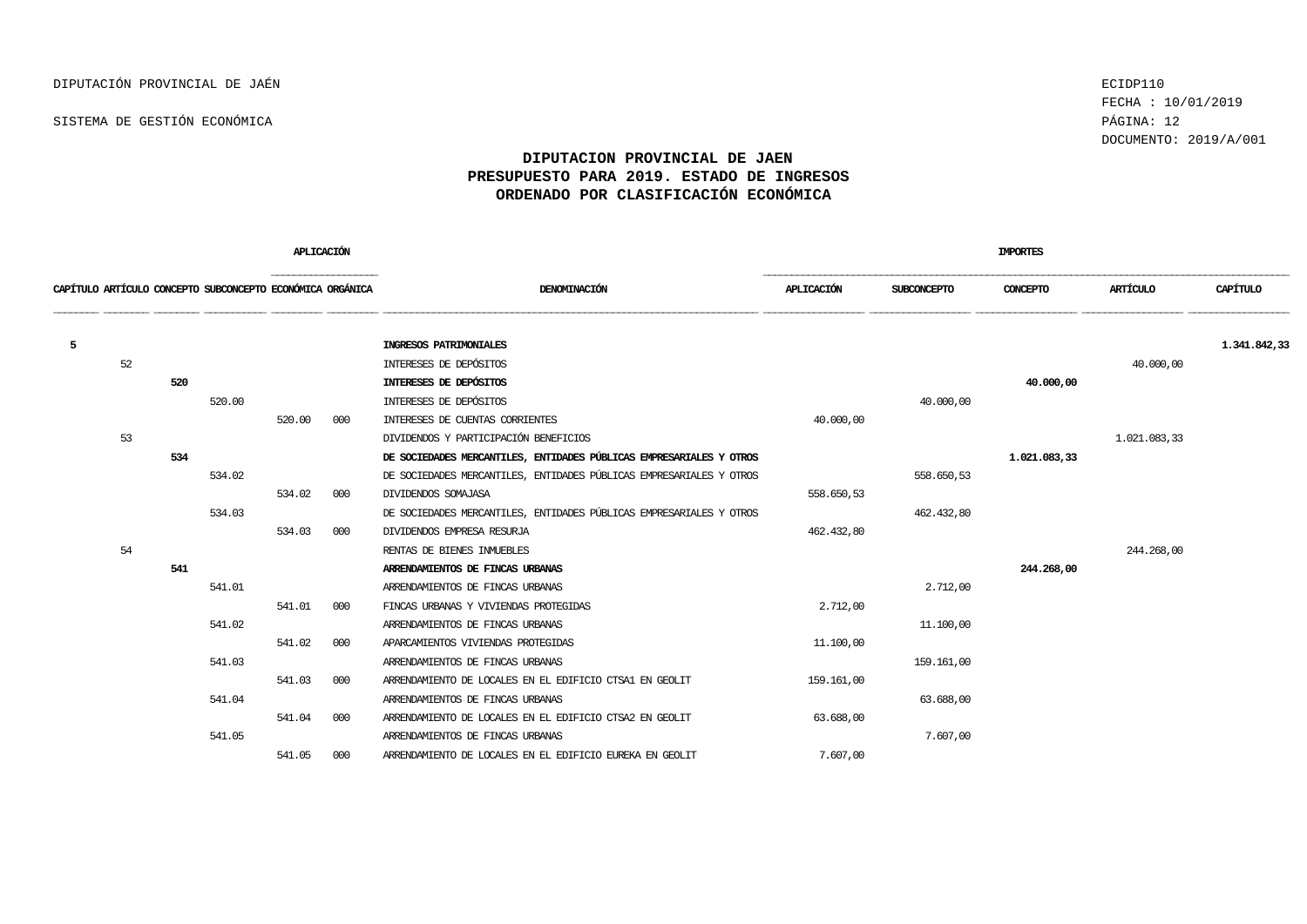FECHA : 10/01/2019 DOCUMENTO: 2019/A/001

| APLICACIÓN                                                |     |        |        |     |                                                                     | <b>IMPORTES</b> |              |              |              |              |  |  |  |
|-----------------------------------------------------------|-----|--------|--------|-----|---------------------------------------------------------------------|-----------------|--------------|--------------|--------------|--------------|--|--|--|
| CAPÍTULO ARTÍCULO CONCEPTO SUBCONCEPTO ECONÓMICA ORGÁNICA |     |        |        |     | DENOMINACIÓN                                                        | APLICACIÓN      | SUBCONCEPTO  | CONCEPTO     | ARTÍCULO     | CAPÍTULO     |  |  |  |
| 59                                                        |     |        |        |     | OTROS INGRESOS PATRIMONIALES                                        |                 |              |              | 36.491,00    |              |  |  |  |
|                                                           | 599 |        |        |     | OTROS INGRESOS PATRIMONIALES                                        |                 |              | 36.491,00    |              |              |  |  |  |
|                                                           |     | 599.00 |        |     | OTROS INGRESOS PATRIMONIALES                                        |                 | 35.031,00    |              |              |              |  |  |  |
|                                                           |     |        | 599.00 | 000 | INGRESOS INSTALACIONES FOTOVOLTAICAS                                | 35.031,00       |              |              |              |              |  |  |  |
|                                                           |     | 599.01 |        |     | OTROS INGRESOS PATRIMONIALES                                        |                 | 1,460,00     |              |              |              |  |  |  |
|                                                           |     |        | 599.01 | 000 | INGRESOS POR GESTIÓN FOTOVOLTAICA Y CESIÓN DEL GRUPO SOLAR EN GEOLI | 1,460,00        |              |              |              |              |  |  |  |
|                                                           |     |        |        |     | TOTAL POR CAPÍTULO:                                                 | 1,341,842,33    | 1.341.842,33 | 1.341.842,33 | 1,341,842,33 | 1,341,842,33 |  |  |  |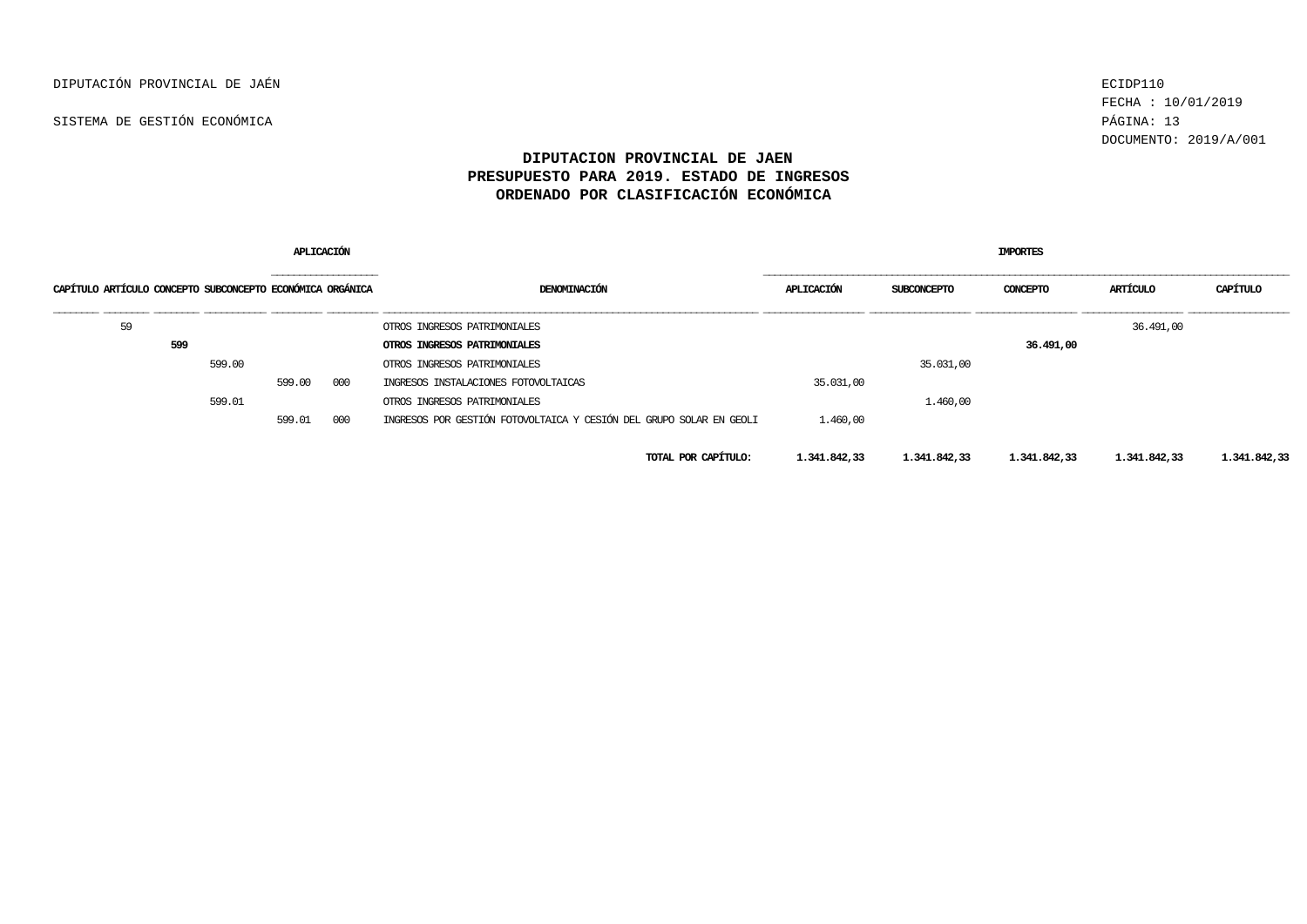FECHA : 10/01/2019 DOCUMENTO: 2019/A/001

|   |                                                           |     |        | <b>APLICACIÓN</b> |     |                                                                 |              |                    | <b>IMPORTES</b> |              |              |
|---|-----------------------------------------------------------|-----|--------|-------------------|-----|-----------------------------------------------------------------|--------------|--------------------|-----------------|--------------|--------------|
|   | CAPÍTULO ARTÍCULO CONCEPTO SUBCONCEPTO ECONÓMICA ORGÁNICA |     |        |                   |     | DENOMINACIÓN                                                    | APLICACIÓN   | <b>SUBCONCEPTO</b> | <b>CONCEPTO</b> | ARTÍCULO     | CAPÍTULO     |
| 6 |                                                           |     |        |                   |     | ENAJENACIÓN DE INVERSIONES REALES                               |              |                    |                 |              | 3.410.504,59 |
|   | 60                                                        |     |        |                   |     | DE TERRENOS                                                     |              |                    |                 | 2.849.051,55 |              |
|   |                                                           | 600 |        |                   |     | VENTA DE SOLARES                                                |              |                    | 2.826.011,58    |              |              |
|   |                                                           |     | 600.00 |                   |     | VENTA DE SOLARES                                                |              | 1.732.282,94       |                 |              |              |
|   |                                                           |     |        | 600.00            | 000 | VENTA SOLAR C/GOYA Nº 4 DE JAÉN                                 | 1,732,282,94 |                    |                 |              |              |
|   |                                                           |     | 600.01 |                   |     | VENTA DE SOLARES                                                |              | 44.828,50          |                 |              |              |
|   |                                                           |     |        | 600.01            | 000 | VENTA DE SOLARES BARRIADA SAGRADA FAMILIA                       | 44.828,50    |                    |                 |              |              |
|   |                                                           |     | 600.02 |                   |     | VENTA DE SOLARES                                                |              | 524.933,64         |                 |              |              |
|   |                                                           |     |        | 600.02            | 000 | VENTA DE SOLARES CALLE BEN SAPRUT                               | 524.933,64   |                    |                 |              |              |
|   |                                                           |     | 600.03 |                   |     | VENTA DE SOLARES                                                |              | 187.366,50         |                 |              |              |
|   |                                                           |     |        | 600.03            | 000 | VENTA PLAZAS DE APARCAMIENTO BARRIADA PROTEGIDAS                | 187.366,50   |                    |                 |              |              |
|   |                                                           |     | 600.04 |                   |     | VENTA DE SOLARES                                                |              | 336,600,00         |                 |              |              |
|   |                                                           |     |        | 600.04            | 000 | VENTA PARCELA 23 PARQUE CIENTÍFICO Y TECNOLÓGICO DE JAÉN GEOLIT | 336.600,00   |                    |                 |              |              |
|   |                                                           | 601 |        |                   |     | VENTA DE FINCAS RÚSTICAS                                        |              |                    | 23.039,97       |              |              |
|   |                                                           |     | 601.00 |                   |     | VENTA DE FINCAS RÚSTICAS                                        |              | 23.039,97          |                 |              |              |
|   |                                                           |     |        | 601.00            | 000 | VENTA PARCELA 43 POLÍGONO 16 EN TORREDONJIMENO                  | 23.039,97    |                    |                 |              |              |
|   | 61                                                        |     |        |                   |     | DE LAS DEMÁS INVERSIONES REALES                                 |              |                    |                 | 197.064,00   |              |
|   |                                                           | 619 |        |                   |     | DE OTRAS INVERSIONES REALES                                     |              |                    | 197.064,00      |              |              |
|   |                                                           |     | 619.00 |                   |     | DE OTRAS INVERSIONES REALES                                     |              | 197.064,00         |                 |              |              |
|   |                                                           |     |        | 619.00            | 000 | VENTA PISO PASEO DE LA ESTACIÓN 10 PLANTA 7 A DE JAÉN           | 197.064,00   |                    |                 |              |              |
|   | 68                                                        |     |        |                   |     | REINTEGROS POR OPERACIONES DE CAPITAL                           |              |                    |                 | 364, 389, 04 |              |
|   |                                                           | 680 |        |                   |     | DE EJERCICIOS CERRADOS                                          |              |                    | 364.389,04      |              |              |
|   |                                                           |     | 680.00 |                   |     | DE EJERCICIOS CERRADOS                                          |              | 364, 389, 04       |                 |              |              |
|   |                                                           |     |        | 680.00            | 000 | REINIEGROS DE PRESUPUESTOS CERRADOS POR OPERACIONES DE CAPITAL  | 364.389,04   |                    |                 |              |              |
|   |                                                           |     |        |                   |     | TOTAL POR CAPÍTULO:                                             | 3.410.504,59 | 3.410.504,59       | 3.410.504,59    | 3.410.504,59 | 3.410.504,59 |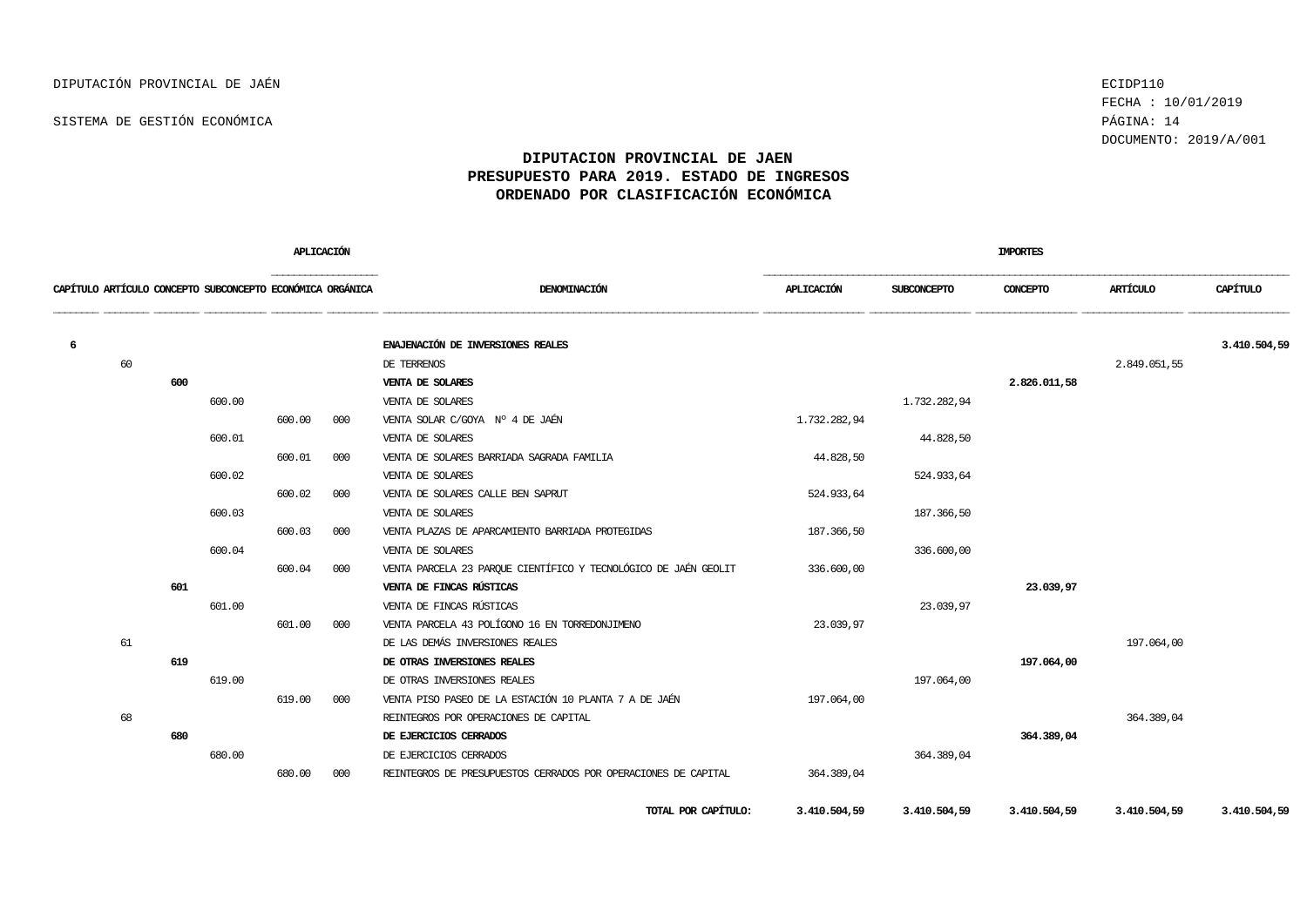FECHA : 10/01/2019 DOCUMENTO: 2019/A/001

#### **DIPUTACION PROVINCIAL DE JAEN PRESUPUESTO PARA 2019. ESTADO DE INGRESOS ORDENADO POR CLASIFICACIÓN ECONÓMICA**

|   |    |     |                                                           | <b>APLICACIÓN</b> |     |                                                                     |              |                    | <b>IMPORTES</b> |               |               |
|---|----|-----|-----------------------------------------------------------|-------------------|-----|---------------------------------------------------------------------|--------------|--------------------|-----------------|---------------|---------------|
|   |    |     | CAPÍTULO ARTÍCULO CONCEPTO SUBCONCEPTO ECONÓMICA ORGÁNICA |                   |     | DENOMINACIÓN                                                        | APLICACIÓN   | <b>SUBCONCEPTO</b> | CONCEPTO        | ARTÍCULO      | CAPÍTULO      |
| 7 |    |     |                                                           |                   |     | TRANSFERENCIAS DE CAPITAL                                           |              |                    |                 |               | 10.999.752,48 |
|   | 75 |     |                                                           |                   |     | DE COMUNIDADES AUTÓNOMAS                                            |              |                    |                 | 10.983.128,62 |               |
|   |    | 750 |                                                           |                   |     | DE LA ADMINISTRACIÓN GENERAL DE LAS COMUNIDADES AUTÓNOMAS           |              |                    | 10.983.128,62   |               |               |
|   |    |     | 750.60                                                    |                   |     | OTRAS TRANSFERENCIAS DE CAPITAL EN CUMPLIMIENTO DE CONVENIOS SUSCRI |              | 4.014.134,38       |                 |               |               |
|   |    |     |                                                           | 750.60            | 000 | APORTACIÓN JUNTA DE ANDALUCÍA PROGRAMA FOMENTO EMPLEO AGRARIO/2019  | 4.014.134.38 |                    |                 |               |               |
|   |    |     | 750.61                                                    |                   |     | DE LA ADMINISTRACIÓN GENERAL DE LAS COMUNIDADES AUTÓNOMAS           |              | 2.666.785.42       |                 |               |               |
|   |    |     |                                                           | 750.61            | 000 | APORTACIÓN JUNTA DE ANDALICÍA PROGRAMA FOMENTO EMPLEO AGRARIO/2018  | 2.666.785,42 |                    |                 |               |               |
|   |    |     | 750.62                                                    |                   |     | DE LA ADMINISTRACIÓN GENERAL DE LAS COMUNIDADES AUTÓNOMAS           |              | 2.427.208,82       |                 |               |               |
|   |    |     |                                                           | 750.62            | 000 | APORTACIÓN JUNTA DE ANDALUCÍA PALACIO DE DEPORTES PROVINCIAL OLIVO  | 2.427.208,82 |                    |                 |               |               |
|   |    |     | 750.63                                                    |                   |     | DE LA ADMINISTRACIÓN GENERAL DE LAS COMUNIDADES AUTÓNOMAS           |              | 1,875,000,00       |                 |               |               |
|   |    |     |                                                           | 750.63            | 000 | APORTACIÓN JUNTA ANDALUCÍA PLAN DE ESPACIOS PRODUCTIVOS             | 1,875,000,00 |                    |                 |               |               |
|   | 76 |     |                                                           |                   |     | DE ENTIDADES LOCALES                                                |              |                    |                 | 16.623.86     |               |
|   |    | 762 |                                                           |                   |     | DE AYUNTAMIENTOS                                                    |              |                    | 16.623,86       |               |               |
|   |    |     | 762.00                                                    |                   |     | DE AYUNTAMIENTOS                                                    |              | 16.623,86          |                 |               |               |
|   |    |     |                                                           | 762.00            | 000 | APORTACIÓN MUNICIPAL PLAN COOPERACIÓN                               | 16.623,86    |                    |                 |               |               |

**TOTAL POR CAPÍTULO: 10.999.752,48 10.999.752,48 10.999.752,48 10.999.752,48 10.999.752,48**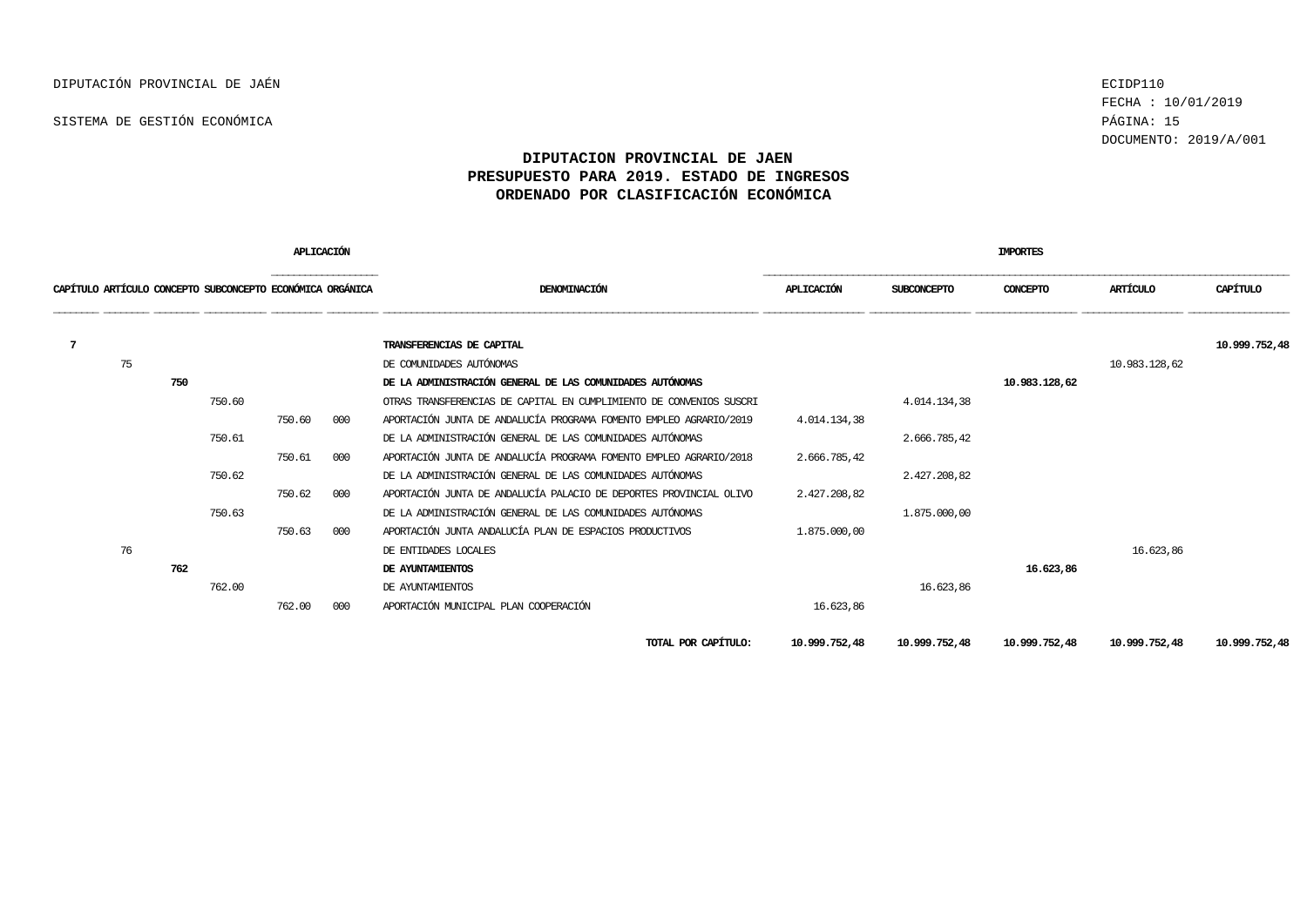DIPUTACIÓN PROVINCIAL DE JAÉN ECIDP110

SISTEMA DE GESTIÓN ECONÓMICA PÁGINA: 16

FECHA : 10/01/2019 DOCUMENTO: 2019/A/001

| APLICACIÓN                                                |     |        |                             |     |                                                                   | <b>IMPORTES</b> |                    |            |            |            |  |  |  |
|-----------------------------------------------------------|-----|--------|-----------------------------|-----|-------------------------------------------------------------------|-----------------|--------------------|------------|------------|------------|--|--|--|
| CAPÍTULO ARTÍCULO CONCEPTO SUBCONCEPTO ECONÓMICA ORGÁNICA |     |        | ___________________________ |     | DENOMINACIÓN                                                      | APLICACIÓN      | <b>SUBCONCEPTO</b> | CONCEPTO   | ARTÍCULO   | С"ΑΡΤ'ΠΤΩ  |  |  |  |
| -8                                                        |     |        |                             |     | <b>ACTIVOS FINANCIEROS</b>                                        |                 |                    |            |            | 450,000,00 |  |  |  |
| 83                                                        |     |        |                             |     | REINTEGROS DE PRÉSTAMOS DE FUERA DEL SECTOR PÚBLICO               |                 |                    |            | 450,000,00 |            |  |  |  |
|                                                           | 831 |        |                             |     | REINTECROS DE PRÉSTAMOS DE FUERA DEL SECTOR PÚBLICO A LARGO PLAZO |                 |                    | 450,000,00 |            |            |  |  |  |
|                                                           |     | 831.00 |                             |     | REINTEGROS DE PRÉSTAMOS DE FUERA DEL SECTOR PÚBLICO A LARGO PLAZO |                 | 450,000,00         |            |            |            |  |  |  |
|                                                           |     |        | 831.00                      | 000 | REINTECROS DE PRÉSTAMOS POR EL PERSONAL                           | 450,000,00      |                    |            |            |            |  |  |  |
|                                                           |     |        |                             |     | TOTAL POR CAPÍTULO:                                               | 450.000,00      | 450,000,00         | 450,000,00 | 450,000,00 | 450.000,00 |  |  |  |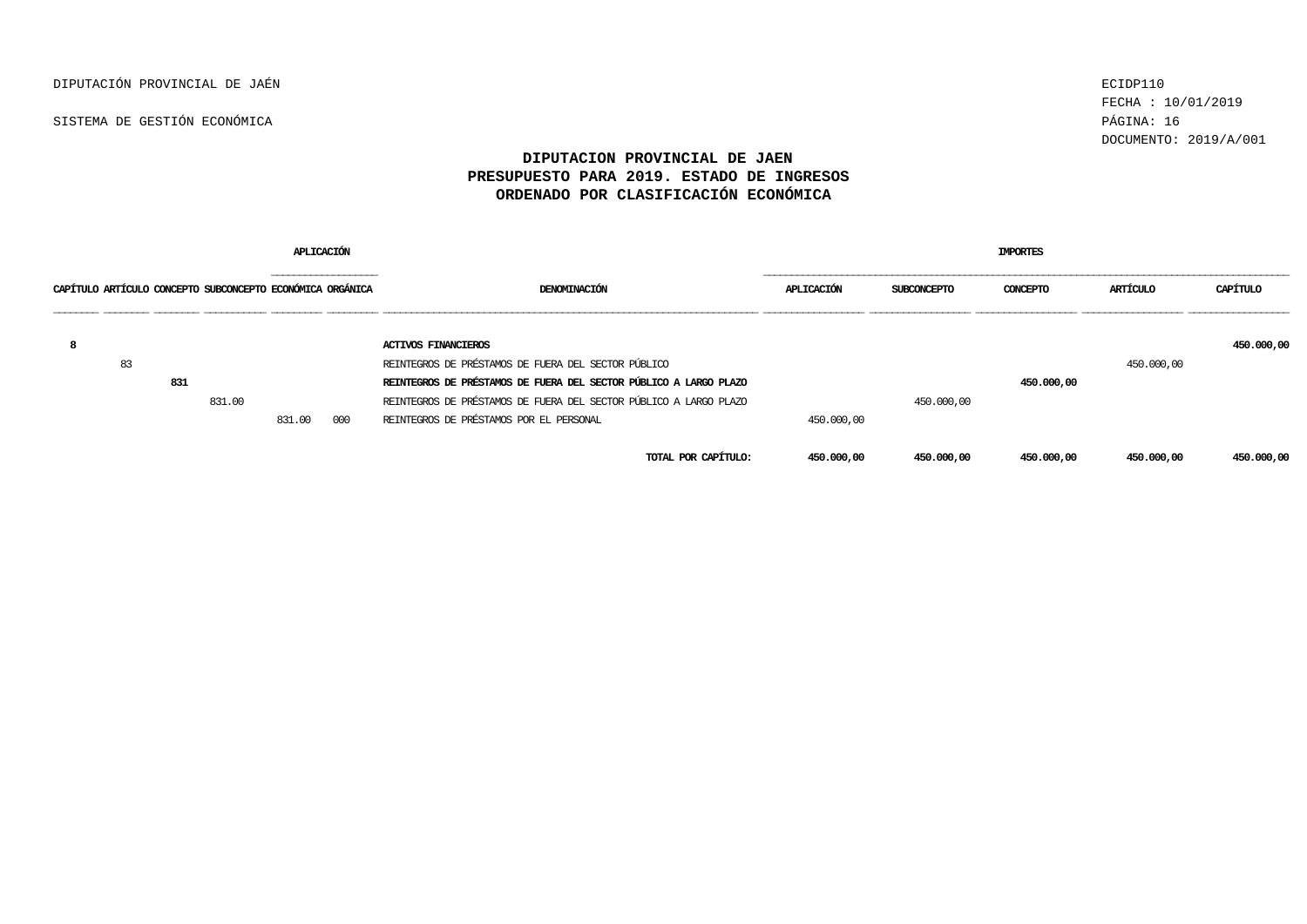FECHA : 10/01/2019 DOCUMENTO: 2019/A/001

|                                                           |     |        |        | APLICACIÓN |                                                                     |               | <b>IMPORTES</b>    |               |               |               |  |  |
|-----------------------------------------------------------|-----|--------|--------|------------|---------------------------------------------------------------------|---------------|--------------------|---------------|---------------|---------------|--|--|
| CAPÍTULO ARTÍCULO CONCEPTO SUBCONCEPTO ECONÓMICA ORGÁNICA |     |        |        |            | DENOMINACIÓN                                                        | APLICACIÓN    | <b>SUBCONCEPTO</b> | CONCEPTO      | ARTÍCULO      | CAPÍTULO      |  |  |
| 9                                                         |     |        |        |            | PASIVOS FINANCIEROS                                                 |               |                    |               |               | 29.799.432,13 |  |  |
|                                                           | 91  |        |        |            | PRÉSTAMOS RECIBIDOS EN EUROS                                        |               |                    |               | 29.799.432,13 |               |  |  |
|                                                           | 913 |        |        |            | PRÉSTAMOS RECIBIDOS A LARGO PLAZO DE ENTES DE FUERA DEL SECTOR PÚBL |               |                    | 29.799.432.13 |               |               |  |  |
|                                                           |     | 913.01 |        |            | PRÉSTAMOS RECIBIDOS A LARGO PLAZO DE ENTES DE FUERA DEL SECTOR PÚBL |               | 14.013.434,11      |               |               |               |  |  |
|                                                           |     |        | 913.01 | 000        | PRÉSTAMO PLAN COOPERACIÓN MUNICIPAL                                 | 14.013.434,11 |                    |               |               |               |  |  |
|                                                           |     | 913.02 |        |            | PRÉSTAMOS RECIBIDOS A LARGO PLAZO DE ENTES DE FUERA DEL SECTOR PÚBL |               | 2.534.288,61       |               |               |               |  |  |
|                                                           |     |        | 913.02 | 000        | PRÉSTAMO INFRAESTRUCTURAS VIARIAS PROVINCIALES                      | 2.534.288.61  |                    |               |               |               |  |  |
|                                                           |     | 913.03 |        |            | PRÉSTAMOS RECIBIDOS A LARGO PLAZO DE ENTES DE FUERA DEL SECTOR PÚBL |               | 113,400,00         |               |               |               |  |  |
|                                                           |     |        | 913.03 | 000        | PRÉSTAMO ADECUACIÓN Y MEJORAS EN INSTALACIONES DE RESIDUOS          | 113,400,00    |                    |               |               |               |  |  |
|                                                           |     | 913.04 |        |            | PRÉSTAMOS RECIBIDOS A LARGO PLAZO DE ENTES DE FUERA DEL SECTOR PÚBL |               | 2.230.074,66       |               |               |               |  |  |
|                                                           |     |        | 913.04 | 000        | PRÉSTAMO PROGRAMA DE FOMENTO DE EMPLEO AGRARIO/2019                 | 2.230.074,66  |                    |               |               |               |  |  |
|                                                           |     | 913.05 |        |            | PRÉSTAMOS RECIBIDOS A LARGO PLAZO DE ENTES DE FUERA DEL SECTOR PÚBL |               | 5.000.000,00       |               |               |               |  |  |
|                                                           |     |        | 913.05 | 000        | PRÉSTAMO PALACIO DE DEPORTES PROVINCIAL OLIVO ARENA                 | 5.000.000,00  |                    |               |               |               |  |  |
|                                                           |     | 913.06 |        |            | PRÉSTAMOS RECIBIDOS A LARGO PLAZO DE ENTES DE FUERA DEL SECTOR PÚBL |               | 187.831,97         |               |               |               |  |  |
|                                                           |     |        | 913.06 | 000        | PRÉSTAMO SUBVENCIÓN NOMINATIVA LINARES, CONSOLIDACIÓN MERCADO DE AB | 187.831,97    |                    |               |               |               |  |  |
|                                                           |     | 913.07 |        |            | PRÉSTAMOS RECIBIDOS A LARGO PLAZO DE ENTES DE FUERA DEL SECTOR PÚBL |               | 138.922,50         |               |               |               |  |  |
|                                                           |     |        | 913.07 | 000        | PRÉSTAMO PROGRAMA CIUDAD AMABLE                                     | 138.922,50    |                    |               |               |               |  |  |
|                                                           |     | 913.08 |        |            | PRÉSTAMOS RECIBIDOS A LARGO PLAZO DE ENTES DE FUERA DEL SECTOR PÚBL |               | 961.751,94         |               |               |               |  |  |
|                                                           |     |        | 913.08 | 000        | PRÉSTAMO INFRAESTRUCTURA HIDRÁULICA DE AGUAS DE LA LOMA             | 961.751,94    |                    |               |               |               |  |  |
|                                                           |     | 913.09 |        |            | PRÉSTAMOS RECIBIDOS A LARGO PLAZO DE ENTES DE FUERA DEL SECTOR PÚBL |               | 500,000,00         |               |               |               |  |  |
|                                                           |     |        | 913.09 | 000        | PRÉSTAMO EXPROPIACIONES                                             | 500,000,00    |                    |               |               |               |  |  |
|                                                           |     | 913.10 |        |            | PRÉSTAMOS RECIBIDOS A LARGO PLAZO DE ENTES DE FUERA DEL SECTOR PÚBL |               | 100,000,00         |               |               |               |  |  |
|                                                           |     |        | 913.10 | 000        | PRÉSTAMO HARDWARE INFORMÁTICO                                       | 100.000,00    |                    |               |               |               |  |  |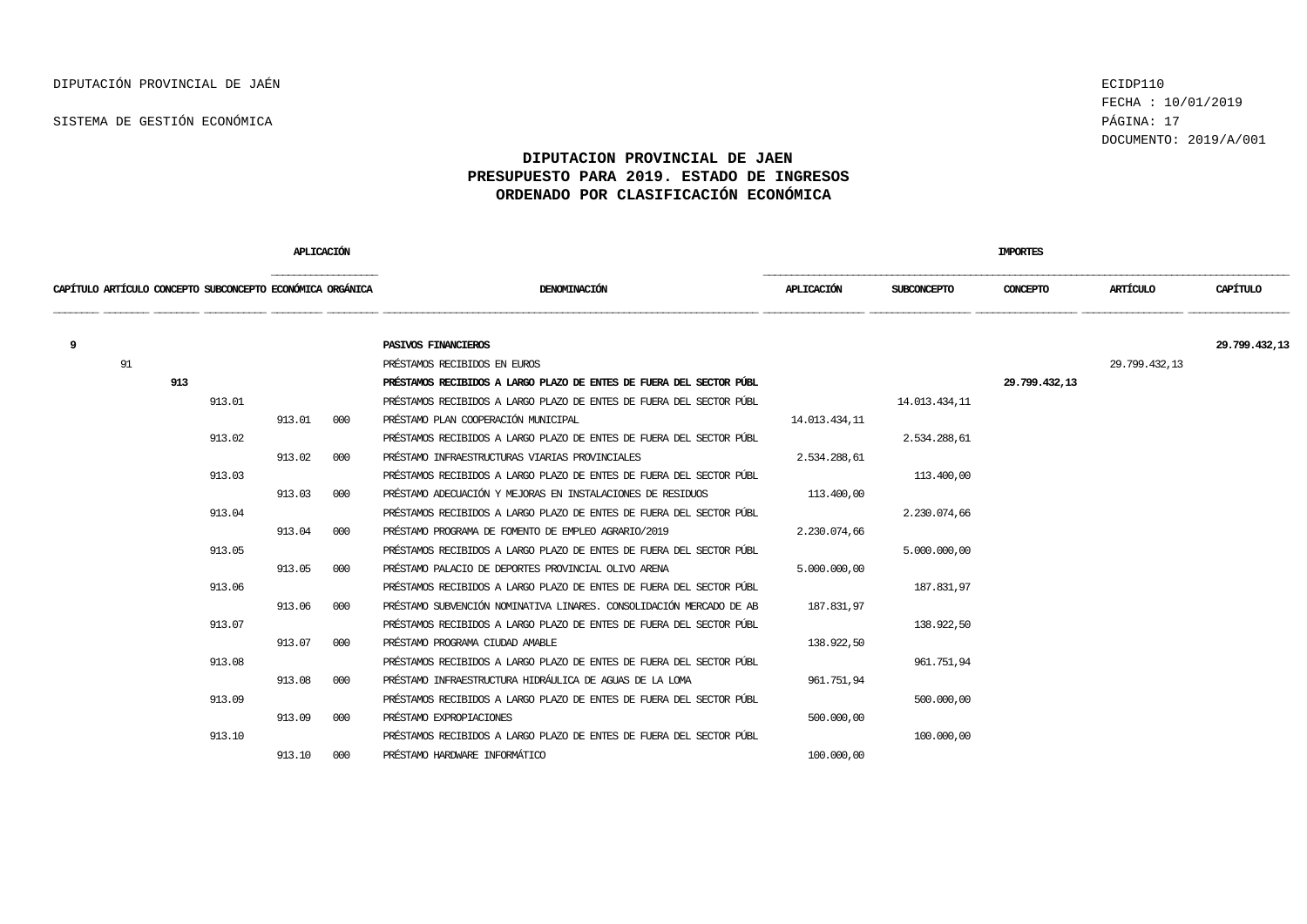FECHA : 10/01/2019 DOCUMENTO: 2019/A/001

|                                                           | <b>APLICACION</b> |     |                                                                     |            |              | <b>IMPORTES</b> |          |          |
|-----------------------------------------------------------|-------------------|-----|---------------------------------------------------------------------|------------|--------------|-----------------|----------|----------|
| CAPÍTULO ARTÍCULO CONCEPTO SUBCONCEPTO ECONÓMICA ORGÁNICA |                   |     | DENOMINACIÓN                                                        | APLICACIÓN | SUBCONCEPTO  | CONCEPTO        | ARTÍCULO | CAPÍTULO |
| 913.11                                                    |                   |     | PRÉSTAMOS RECIBIDOS A LARGO PLAZO DE ENTES DE FUERA DEL SECTOR PÚBL |            | 143.000,00   |                 |          |          |
|                                                           | 913.11            | 000 | PRÉSTAMO SOFTWARE INFORMÁTICO                                       | 143.000,00 |              |                 |          |          |
| 913.12                                                    |                   |     | PRÉSTAMOS RECIBIDOS A LARGO PLAZO DE ENTES DE FUERA DEL SECTOR PÚBL |            | 112, 131, 53 |                 |          |          |
|                                                           | 913.12            | 000 | PRÉSTAMO INVERSIÓN NUEVA EN EDIFICIO                                | 112.131,53 |              |                 |          |          |
| 913.13                                                    |                   |     | PRÉSTAMOS RECIBIDOS A LARGO PLAZO DE ENTES DE FUERA DEL SECTOR PÚBL |            | 500,000,00   |                 |          |          |
|                                                           | 913.13            | 000 | PRÉSTAMO SUBVENCIÓN NOMINATIVA SANTIAGO-PONTONES. PUENTE GUADALOUIV | 500,000,00 |              |                 |          |          |
| 913.14                                                    |                   |     | PRÉSTAMOS RECIBIDOS A LARGO PLAZO DE ENTES DE FUERA DEL SECTOR PÚBL |            | 468.750,00   |                 |          |          |
|                                                           | 913.14            | 000 | PRESTAMO PLAN ESPACIOS PRODUCTIVOS                                  | 468.750,00 |              |                 |          |          |
| 913.15                                                    |                   |     | PRÉSTAMOS RECIBIDOS A LARGO PLAZO DE ENTES DE FUERA DEL SECTOR PÚBL |            | 130.000,00   |                 |          |          |
|                                                           | 913.15            | 000 | PRÉSTAMO GESTIÓN RESIDUOS SÓLIDOS URBANOS Y RECUPERACIÓN PAISAJÍSTI | 130,000,00 |              |                 |          |          |
| 913.16                                                    |                   |     | PRÉSTAMOS RECIBIDOS A LARGO PLAZO DE ENTES DE FUERA DEL SECTOR PÚBL |            | 200,000,00   |                 |          |          |
|                                                           | 913.16            | 000 | PRÉSTAMO ECONOMÍA BAJA EN CARBONO                                   | 200.000,00 |              |                 |          |          |
| 913.17                                                    |                   |     | PRÉSTAMOS RECIBIDOS A LARGO PLAZO DE ENTES DE FUERA DEL SECTOR PÚBL |            | 342, 108, 48 |                 |          |          |
|                                                           | 913.17            | 000 | PRÉSTAMO SUBVENCIONES MIMETIZACIÓN Y SISTEMAS DE CONTENCIÓN DE CONT | 342.108,48 |              |                 |          |          |
| 913.18                                                    |                   |     | PRÉSTAMOS RECIBIDOS A LARGO PLAZO DE ENTES DE FUERA DEL SECTOR PÚBL |            | 112.633,50   |                 |          |          |
|                                                           | 913.18            | 000 | PRÉSTAMO CONVENIO ACCESO A POLÍGONOS DE ALCALÁ LA REAL              | 112.633,50 |              |                 |          |          |
| 913.19                                                    |                   |     | PRÉSTAMOS RECIBIDOS A LARGO PLAZO DE ENTES DE FUERA DEL SECTOR PÚBL |            | 150.000,00   |                 |          |          |
|                                                           | 913.19            | 000 | PRÉSTAMO REPOSICIÓN HARDWARE INFORMÁTICO                            | 150,000,00 |              |                 |          |          |
| 913.20                                                    |                   |     | PRÉSTAMOS RECIBIDOS A LARGO PLAZO DE ENTES DE FUERA DEL SECTOR PÚBL |            | 232.936,00   |                 |          |          |
|                                                           | 913.20            | 000 | PRÉSTAMO INVERSIONES NUEVAS EDIFICIOS Y OTRAS CONSTRUCCIONES        | 232.936,00 |              |                 |          |          |
| 913.21                                                    |                   |     | PRÉSTAMOS RECIBIDOS A LARGO PLAZO DE ENTES DE FUERA DEL SECTOR PÚBL |            | 120.000,00   |                 |          |          |
|                                                           | 913.21            | 000 | PRÉSTAMO REPOSICIÓN DE INSTALACIONES                                | 120,000,00 |              |                 |          |          |
| 913.22                                                    |                   |     | PRÉSTAMOS RECIBIDOS A LARGO PLAZO DE ENTES DE FUERA DEL SECTOR PÚBL |            | 147.000,00   |                 |          |          |
|                                                           | 913.22            | 000 | PRESTAMO REPOSICIÓN DE INSTALACIONES. PREVENCIÓN DE RIESGOS         | 147,000,00 |              |                 |          |          |